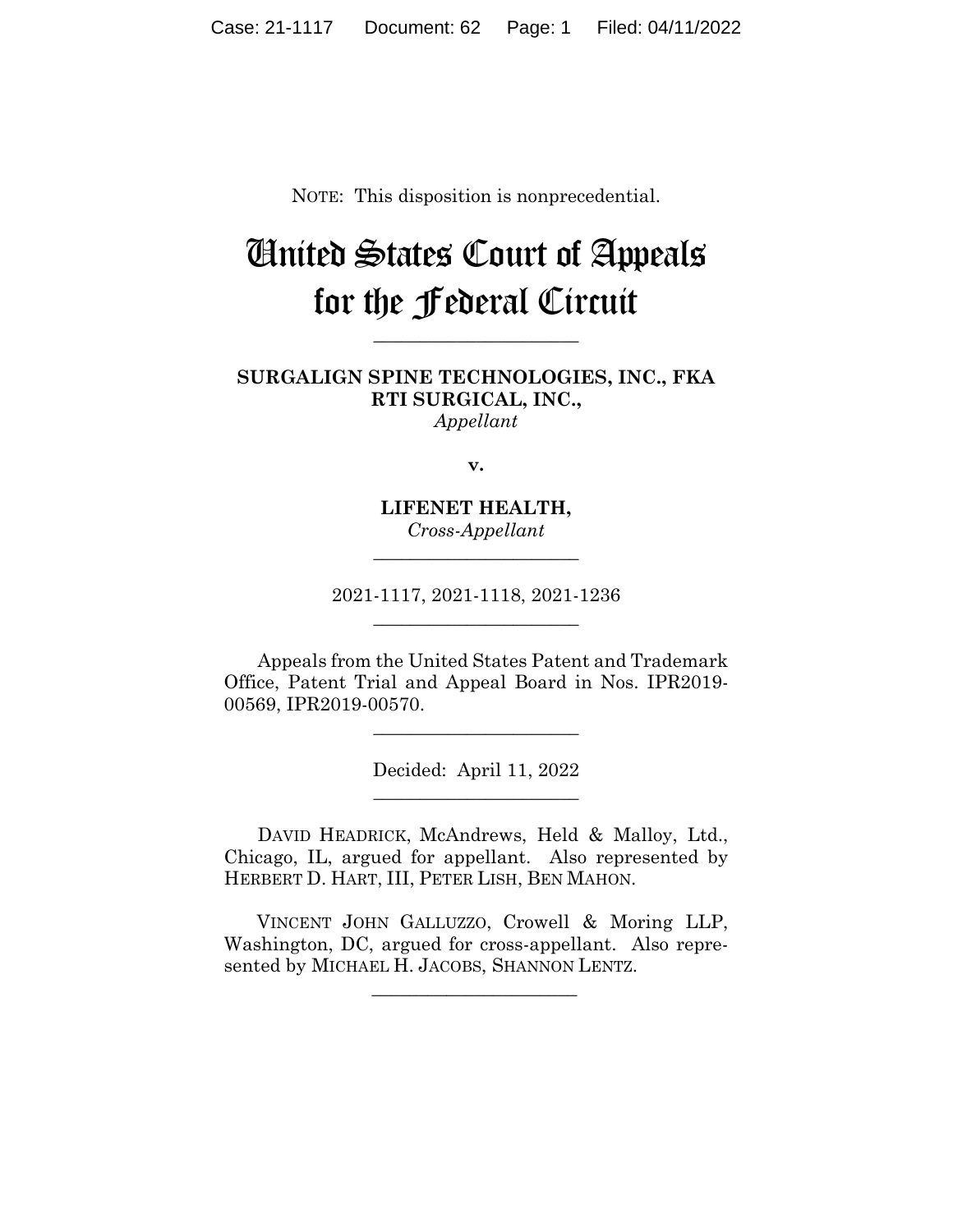Before NEWMAN, SCHALL, and PROST, *Circuit Judges*.

Opinion for the court filed by *Circuit Judge* SCHALL.

# Opinion dissenting in part filed by *Circuit Judge* NEWMAN.

## SCHALL, *Circuit Judge*.

LifeNet Health ("LifeNet") is the owner of U.S. Patent No. 8,182,532 ("the '532 patent") and U.S. Patent No. 6,458,158 ("the '158 patent"). After LifeNet sued Surgalign Spine Technologies, Inc., formerly known as RTI Surgical, Inc. ("Surgalign"), for infringement of those patents, Surgalign petitioned the Patent Trial and Appeal Board ("Board") for inter partes review ("IPR") of both patents.1 In the IPR for the '532 patent, the Board issued a final written decision in which it determined that Surgalign had proved claims 12–21 to be unpatentable but had not proved claims 4 and 6–11 to be unpatentable. *Surgalign Spine Techs., Inc. v. LifeNet Health*, No. IPR2019-00570, 2020 Pat. App. LEXIS 12593, at \*76 (P.T.A.B. Aug. 26, 2020) ("'532 FWD"). In the final written decision in the IPR for the '158 patent, the Board determined that Surgalign had failed to prove unpatentability for the claims of that patent, claims 1–15. *Surgalign Spine Techs., Inc. v. LifeNet Health*, No. IPR 2019-00569, 2020 Pat. App. LEXIS 12576, at \*48 (P.T.A.B. Aug. 26, 2020) ("'158 FWD").

Surgalign appeals the Board's determination that claims 4 and 6–11 of the '532 patent and claims 1–15 of the '158 patent were not proven to be unpatentable. LifeNet cross-appeals the Board's determination that claims 12–21 of the '532 patent were proven to be unpatentable. We affirm in part, reverse in part, and remand.

<sup>&</sup>lt;sup>1</sup> LifeNet brought suit for infringement of three additional patents, and Surgalign sought IPRs for those patents as well. Those patents are not at issue in this appeal.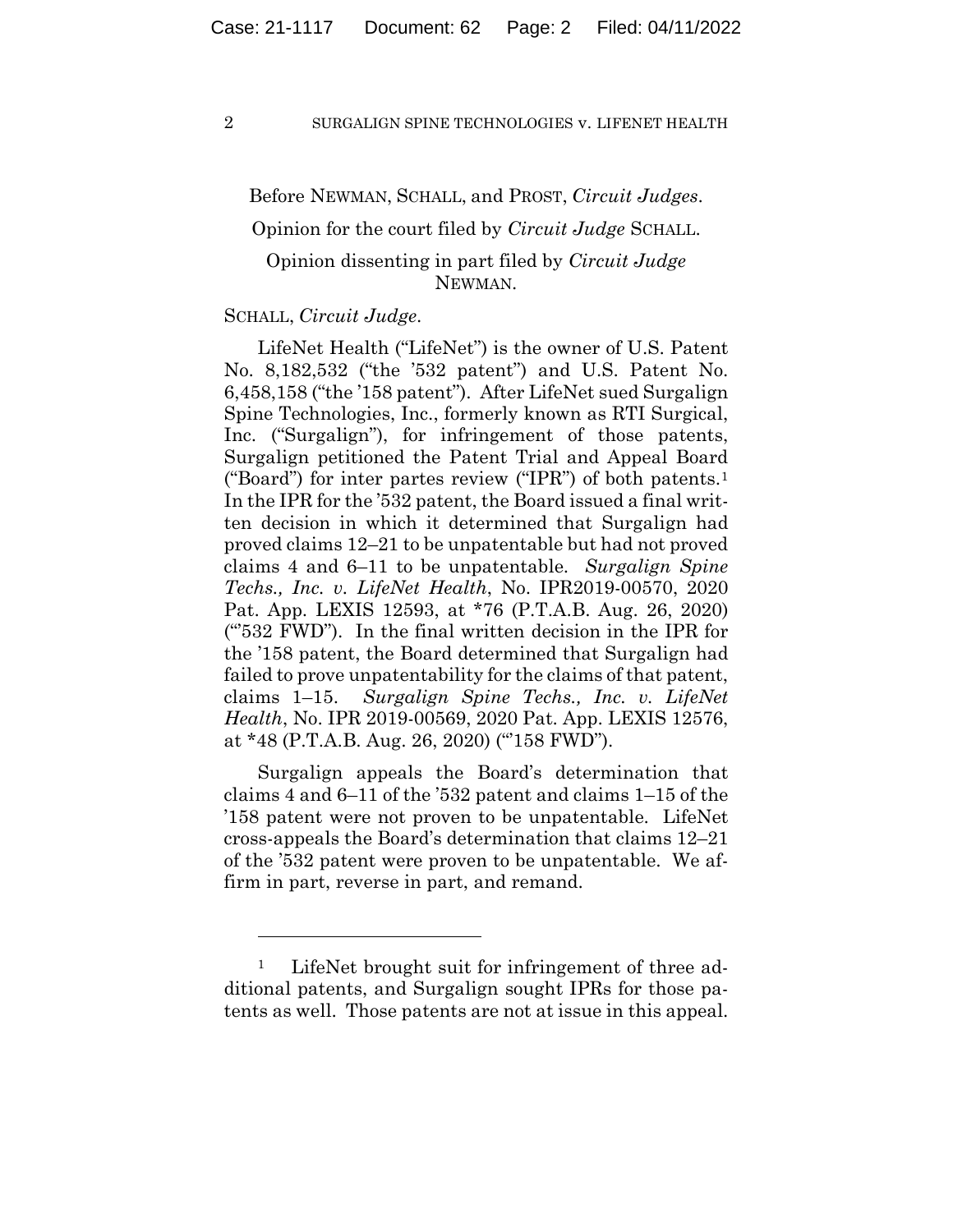## **BACKGROUND**

## I. General

Some spinal injuries and diseases can be treated by surgical removal of all or part of an intervertebral disc and insertion of an implant that contacts the adjacent vertebrae. After the implantation procedure, the natural healing process of bones causes the vertebrae to fuse together over time. Implants for spinal fusion can be made from various materials, including bone obtained from the patient (autologous bone), or bone obtained from a human donor (allogenic bone). A bone graft made from autologous bone is referred to as an autograft; a graft made from allogenic bone is called an allograft.

Bones are comprised of cortical bone tissue and cancellous bone tissue. Cortical bone is strong and dense and supports the structural weight of the body, but is less receptive to cellular growth. Cancellous bone is soft, spongy, and has properties that promote the formation of bone, such as osteoconductivity.

## II. The Patents

The '532 and '158 patents have substantially identical specifications and are both directed to bone grafts for use in spinal fusion. The patents purport to describe a composite bone graft that can be sized for any application, that promotes the growth of patient bone at the implantation site, that provides added stability and mechanical strength, and that does not shift, extrude, or rotate after implantation. '532 patent col. 1 ll. 33–37, col. 2 ll. 5–11; '158 patent col. 1 ll. 26–33, col. 2 ll. 1–7. Figure 1 of both patents depicts bone graft 1 having a cancellous bone portion 3 between a first cortical bone portion 2 and a second cortical bone portion 4. Bone pins 7 are provided in through holes 5.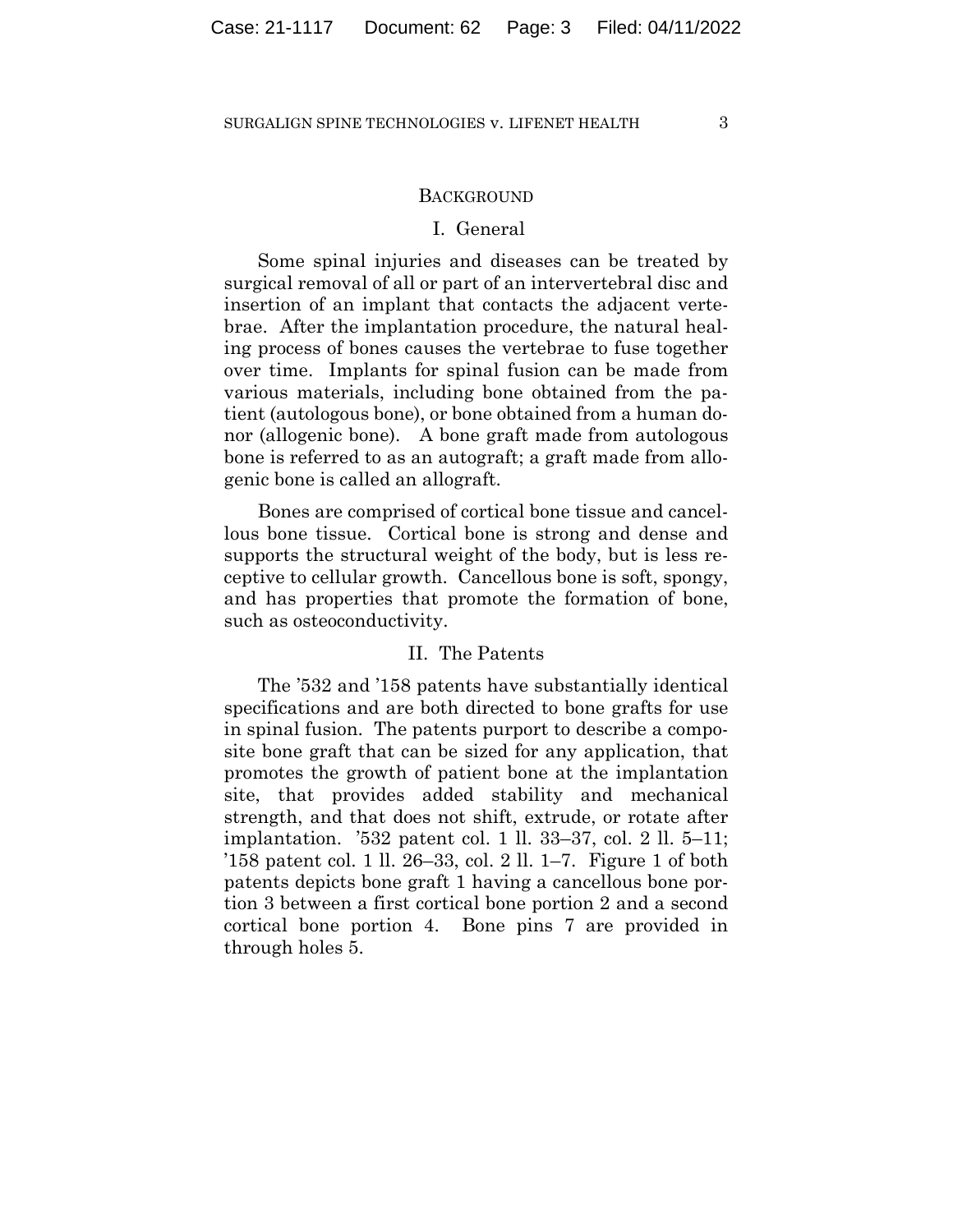

'532 patent Fig. 1, col. 19 ll. 17–20, 67; '158 patent Fig. 1, col. 19 ll. 38–43.

Pertinent to Surgalign's appeal, independent claim 4 of the '532 patent recites a composite bone graft that includes two cortical bone portions that are "plate-like." '532 patent col. 46 ll. 52–55. Also pertinent to Surgalign's appeal, claim 4 of the '532 patent and all of the independent claims of the '158 patent (claims 1, 2, 13, 14, and 15) recite a composite bone graft that includes "bone pins." *Id.* col. 46 ll. 60–61; '158 patent col. 45 ll. 8, 20, col. 46 ll. 47, 66, col. 48 l. 15. These pins are generally made of allogenic cortical bone.

Pertinent to LifeNet's cross-appeal, independent claim 12 of the '532 patent recites that "one or more osteoconductive substances are *disposed between* [a] first cortical bone portion and [a] second cortical bone portion." '532 patent col. 47 ll. 60–62 (emphasis added).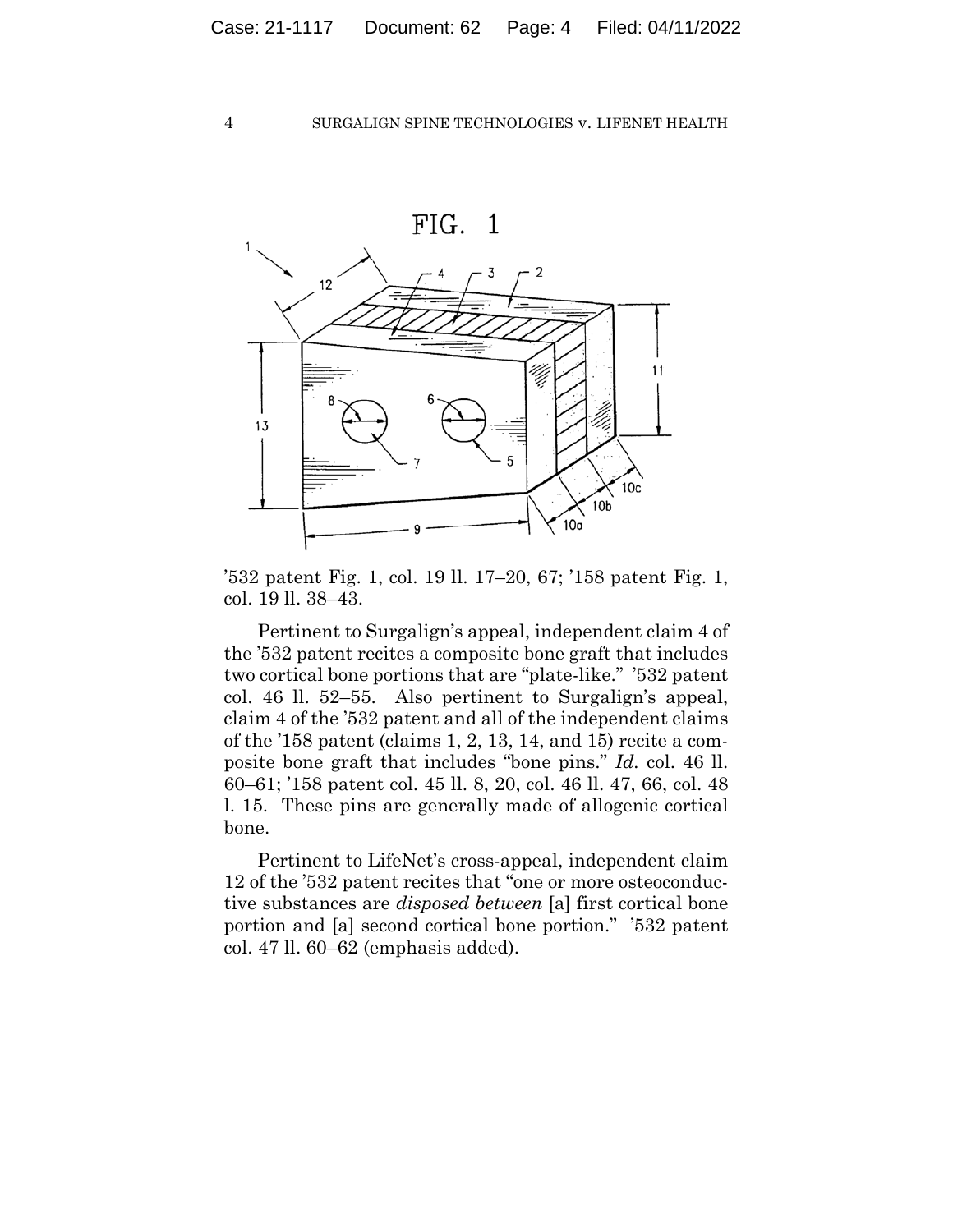# III. The Prior Art

Three prior art references are relevant to this appeal: (1) U.S. Patent Application Publication No. 2002/0138143 to Grooms et al. ("Grooms"), J.A. 2494; (2) U.S. Patent No. 6,258,125 to Paul et al. ("Paul"), J.A. 2580; and (3) Wolter et al., "Bone Transplantation in the Area of the Vertebral Column," *Accident Medicine: Scientific and Clinical Aspects of Bone Transplantation*, vol. 185, pp. 166–75 ("Wolter"), J.A. 2657.2

Grooms describes "[a]n implant composed substantially of cortical bone" that is machined to form a "substantially 'D'-shaped" implant that has "a canal running therethrough" that may be filled with osteogenic, osteoinductive, or osteoconductive material. Grooms at Abstract, J.A.2494. Grooms explains that the D-shaped cortical bone implant can have "flat upper and lower surfaces." *Id.* at ¶33, J.A. 2520. Grooms Fig. 8A, below, shows implant 800 composed of two side-by-side halves, 801A and 801B.

<sup>2</sup> Citations to Wolter in this opinion refer to the English translation of the original German document. *See* J.A. 2672–707.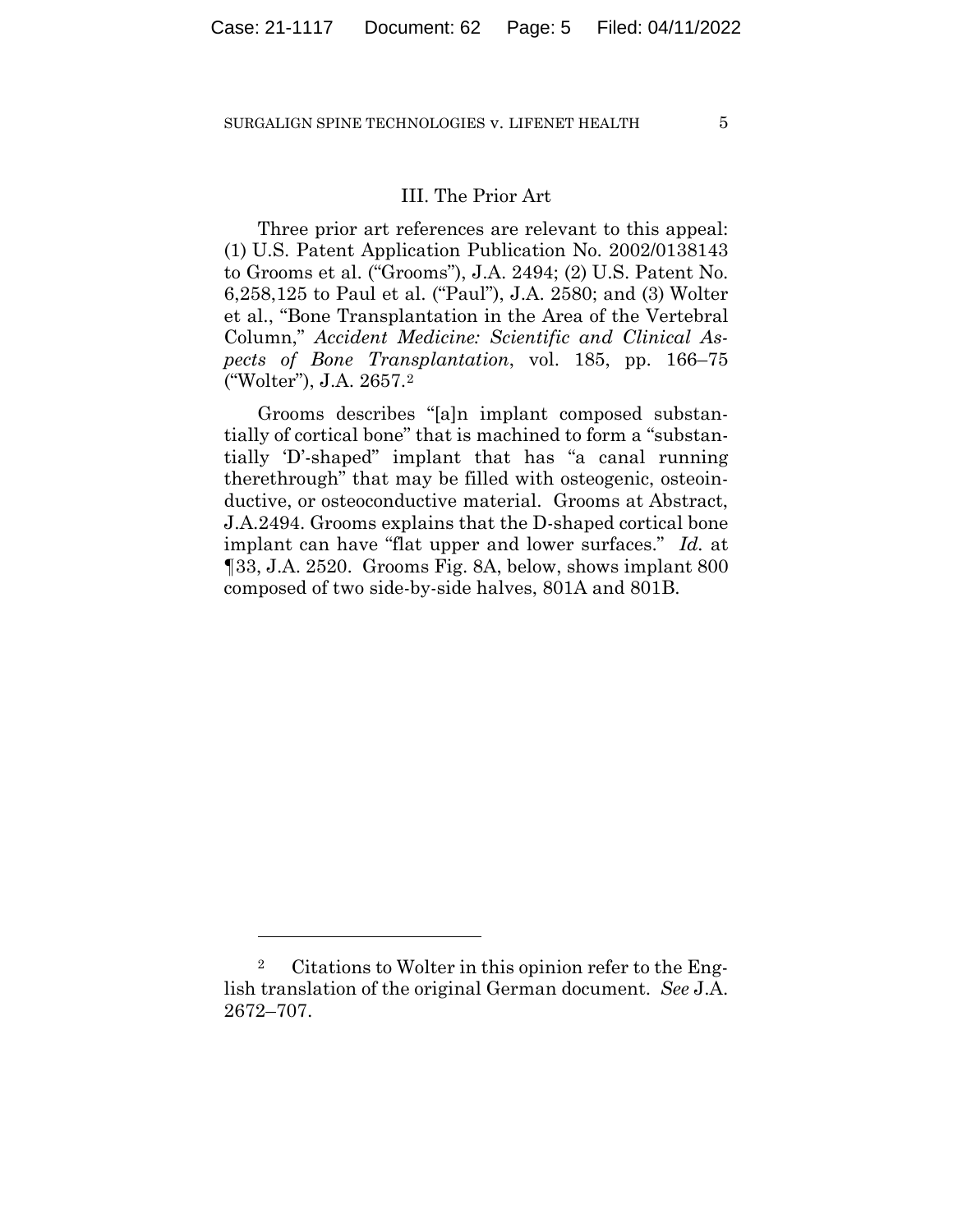

Grooms Fig. 8A & ¶ 49, J.A. 2506, 2523.

Paul describes an "allogenic intervertebral implant for fusing vertebrae" having "top and bottom surfaces [that] can be flat planar surfaces." Paul at Abstract & col. 2 ll. 17–18, J.A. 2580, 2589. Paul's Figure 9, below, shows a perspective view of one embodiment, where "[f]irst lateral sides 18 of first and second implants 70, 70' are scalloped to have a C-shape." *Id.* col. 5 ll. 13–16, J.A. 2591.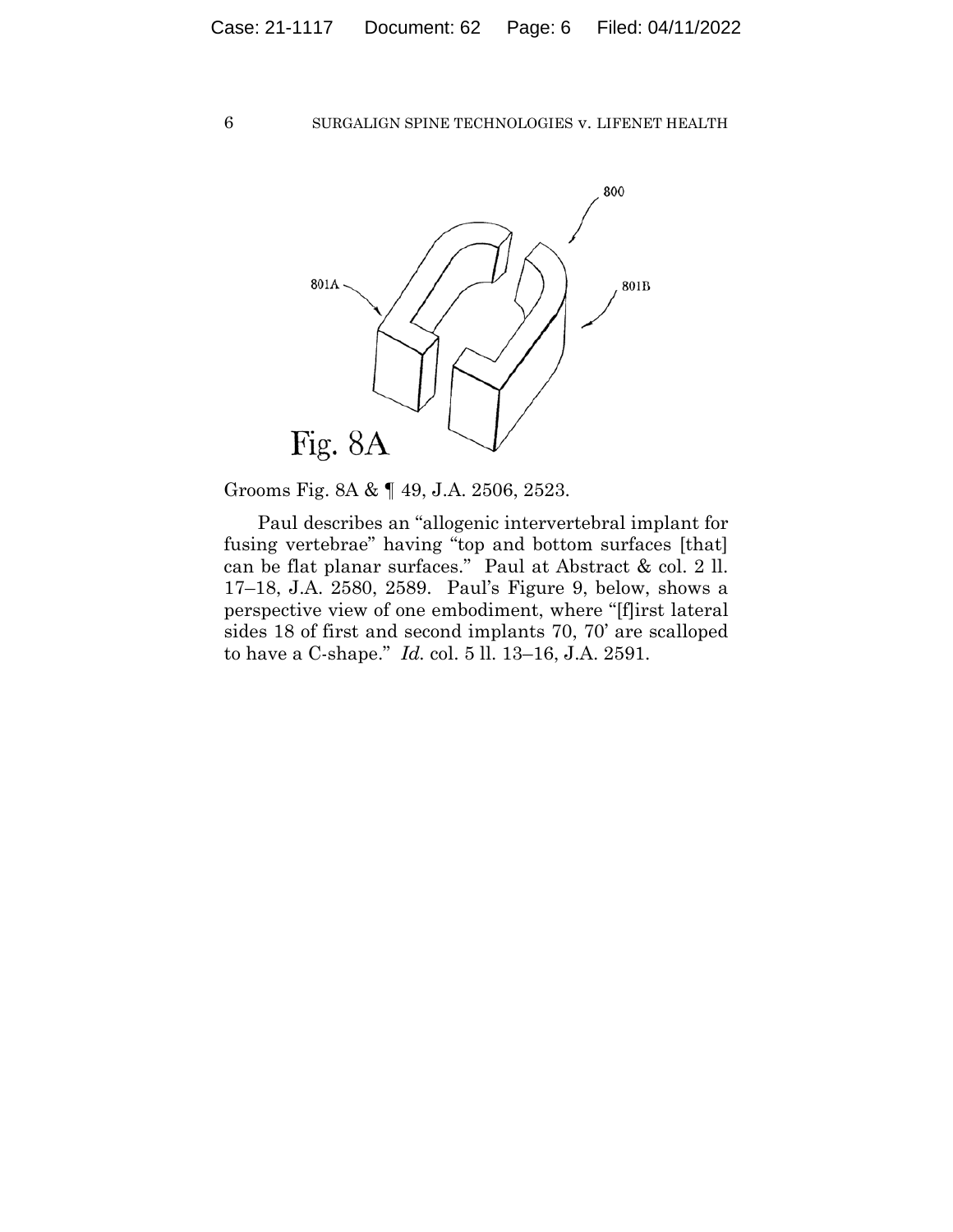

16

Paul Fig. 9, J.A. 2585.

Wolter describes a "composite corticospongial block" made of two or three pieces of autologous iliac crest bone, fastened together with a metal screw.3 J.A. 2697. Wolter states that it "appears to be necessary" to use "exclusively" autologous bone to make a graft because it is "the best transplant material," allogenic bone is "exposed to an elevated risk of infection and heal[s] more poorly," and "[e]very additional risk from the implant and transplant material should be avoided in the area of the vertebral column, since secondary operations have proven to be particularly difficult." J.A. 2660; *see also* J.A. 2665 ("Only autologous material should be used."). Figure 1e of Wolter

<sup>3</sup> Iliac crest bone is bone harvested from a patient's ilium, the uppermost and largest part of the hipbone.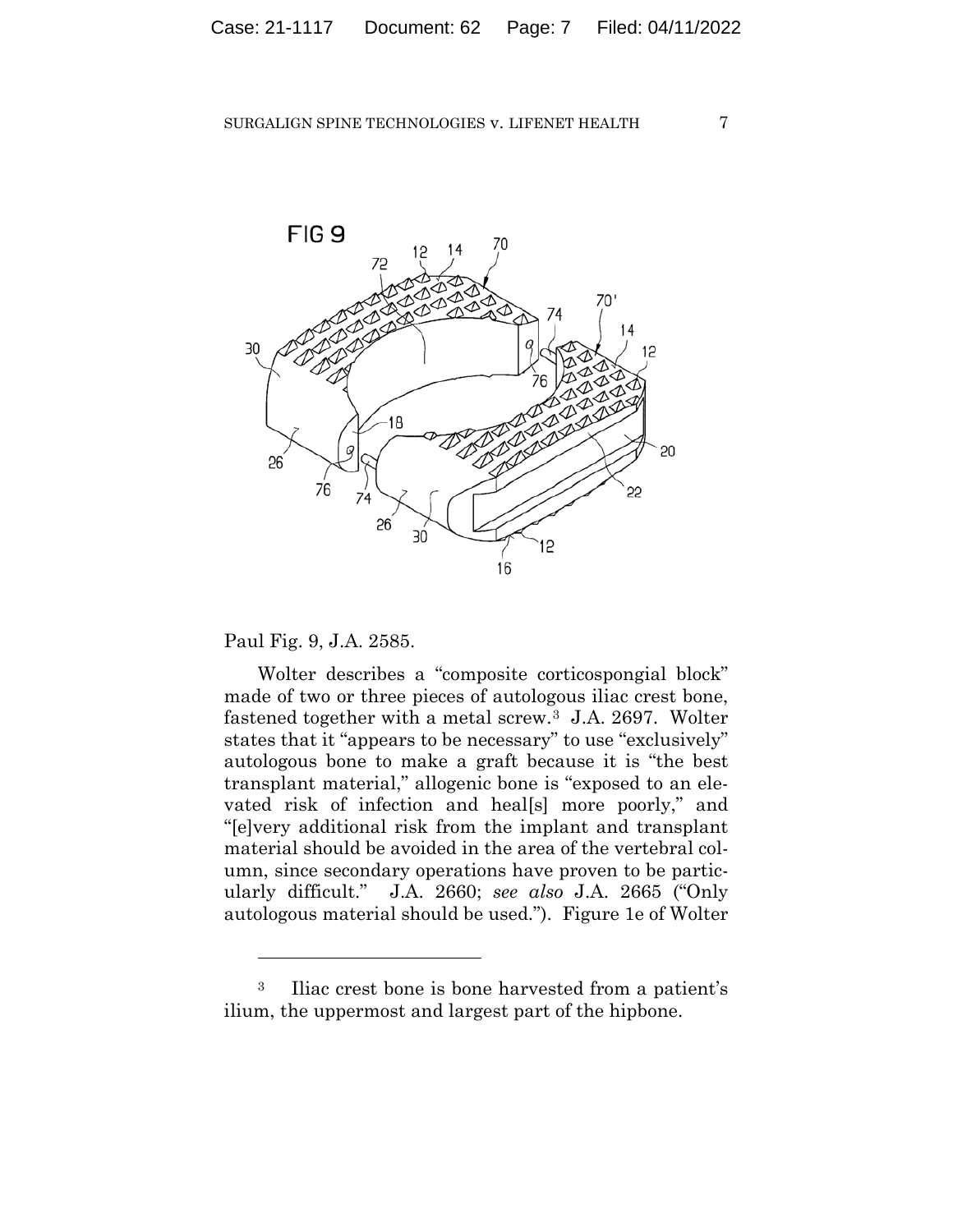shows an exemplary corticospongial block, also referred to as a "sandwich block":



J.A. 2666.

# IV. The IPRs

In the '532 FWD, the Board adopted Surgalign's initial proposed construction of "plate-like" in the '532 patent to mean "generally flat." '532 FWD, 2020 Pat. App. LEXIS 12593, at \*31. The Board noted that Surgalign had made clear through its briefing and during the hearing that the "construction applies to the overall shape of the bone portion." *Id.*

Applying this construction and stating that it was considering the "overall shape, not merely whether [the bone portions] include a region that is generally flat," the Board determined that Surgalign had not shown that Grooms discloses cortical bone portions that are "plate-like." *Id.* at \*49. The Board explained that it was not persuaded that Grooms's cortical bone portions are "generally flat," because they "have a generally flat base with legs or curved portions that extend away from the base so that the two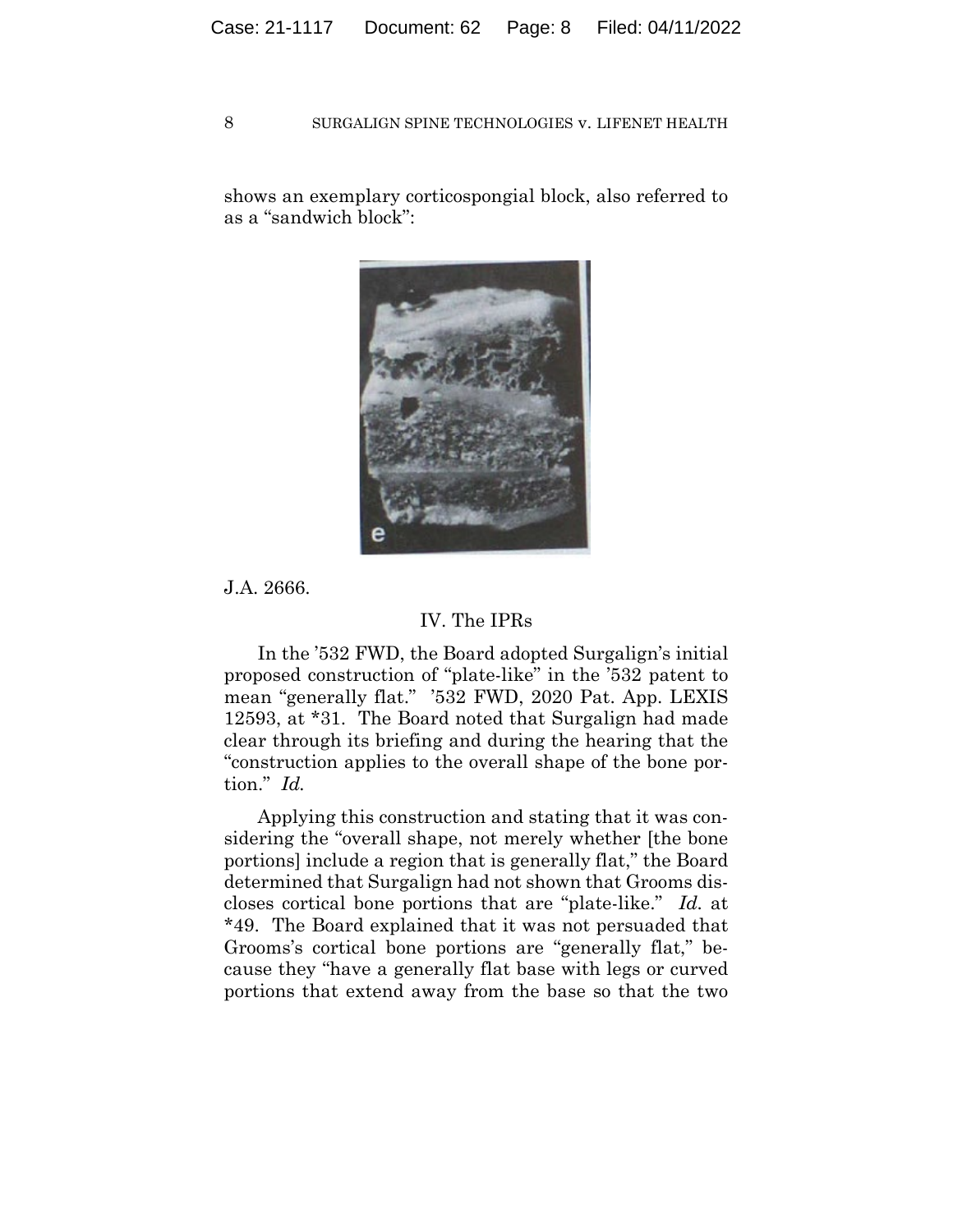cortical portions meet away from the flat base portion." *Id.* The Board also determined that Surgalign had not shown that Paul discloses cortical bone portions that are "platelike." *Id.* at \*53–54. The Board noted that, "[w]hile certain surfaces of Paul's cortical bone portions could be considered generally flat, [it] assess[es] the overall shape of Paul's cortical bone portions to determine if they are 'plate-like.'" Doing so, the Board concluded they were not. *Id.* Having concluded that Grooms and Paul did not disclose "platelike" bone portions, the Board determined that Surgalign had not proven that claim 4 and its dependent claims 6–11 were obvious.

Relevant to LifeNet's cross-appeal, in the '532 FWD, the Board construed the term "disposed between," as recited in claim 12 of the '532 patent, not to require that the first and second cortical bone portions be completely separated throughout the graft. *Id.* at \*29. The Board began by noting that "[l]ooking only at the words of the claim, . . . the ordinary meaning of 'disposed between' does not require complete separation." *Id.* at \*25. The Board found persuasive that claims 1 and 2 of the related '158 patent include the same "disposed between" language and *also* recite that the first and second cortical bone portions "are not in physical contact." '158 patent col. 45 ll. 5–11. Citing to *Trustees of Columbia University v. Symantec Corp.*, 811 F.3d 1359, 1369 (Fed. Cir. 2016), and *Stumbo v. Eastman Outdoors, Inc.,* 508 F.3d 1358, 1362 (Fed. Cir. 2007), the Board stated that "[i]f 'disposed between' required complete separation . . . there would be no need for claims 1 and 2 [of] the '158 patent to additionally recite that the first and second cortical bone portions are not in physical contact." '532 FWD, 2020 Pat. App. LEXIS 12593, at \*25–26. The Board acknowledged that the "consistent usage" of "disposed between" in the specification "provides some support" for a construction requiring complete separation, but it concluded that that usage was "outweighed by the contrary evidence, particularly the breadth of the claim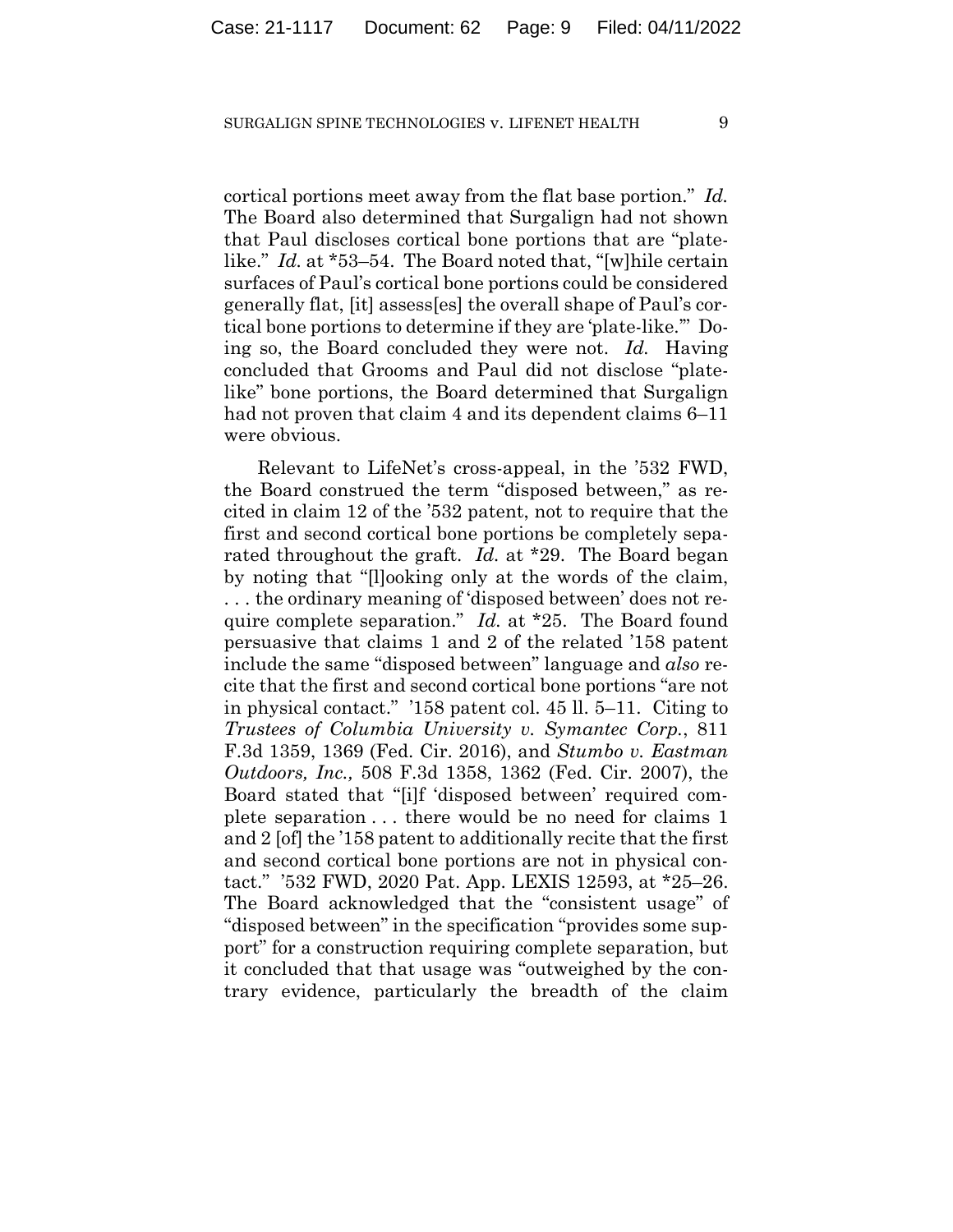language itself and the differences between claim 12 of the '532 patent and the claims of the related '158 patent." *Id.* at \*29. Applying this construction, the Board held that Grooms rendered obvious independent claim 12, and its dependent claims 13–21 of the '532 patent. *Id.* at \*35–37, 47– 48. It did so because it agreed with Surgalign that Grooms teaches placing osteoconductive substances in the canal of the implant, i.e., between the cortical bone portions shown in Fig. 8A above. The Board thus determined that Surgalign had shown that claims 12–21 of the '532 patent were unpatentable.

In both IPRs, Surgalign challenged the patentability of various claims over Wolter alone or in combination with other references. *See* '532 FWD, 2020 Pat. App. LEXIS 12593, at \*55–56 (claims 4 and 6–11 of the '532 patent); '158 FWD, 2020 Pat. App. LEXIS 12576, at \*19, 24, 38–41 (claims 1–15 of the '158 patent). Surgalign's arguments required modifying Wolter in two ways: (1) to use allogenic bone instead of autologous bone; and (2) to use a bone pin instead of a metal screw. '532 FWD, 2020 Pat. App. LEXIS 12593, at \*56; '158 FWD, 2020 Pat. App. LEXIS 12576, at \*8, 19, 22–23.4

In its final written decisions, the Board determined that the challenged claims would not have been unpatentable over Wolter. The Board's conclusion hinged on its

<sup>4</sup> Surgalign's proposed combination required the first modification even for claims that did not specifically recite using allogenic bone. '532 FWD, 2020 Pat. App. LEXIS 12593, at \*57–58 & n.20; '158 FWD, 2020 Pat. App. LEXIS 12576, at \*19, 22–23 & n.18.

The second modification of Wolter was required because Wolter describes fastening pieces of bone with a metal screw, whereas claims 4 and 6–11 of the '532 patent and claims 1–15 of the '158 patent recite using non-metallic "bone pins."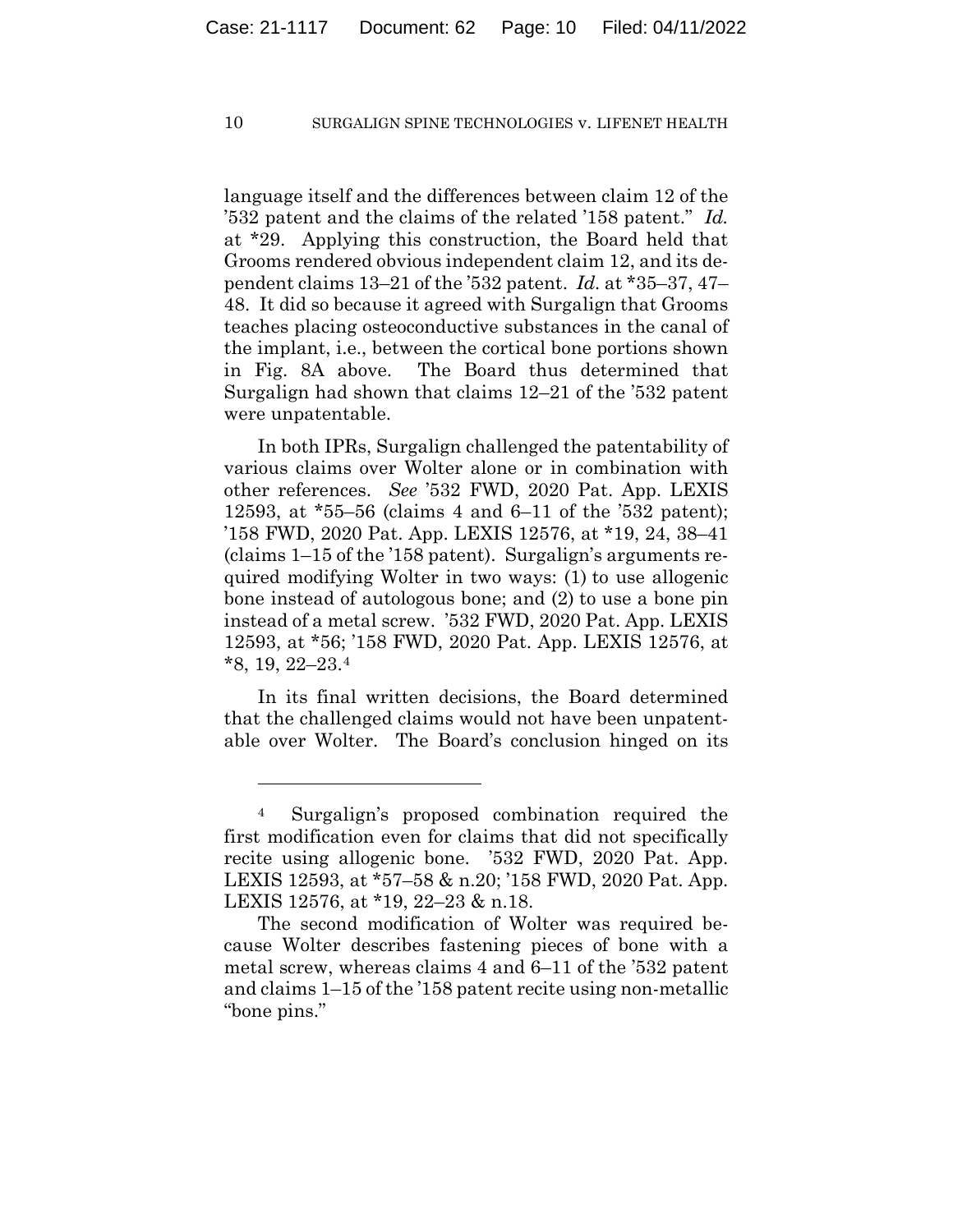determination that an ordinarily skilled artisan would not have been motivated to modify Wolter in the proposed manner (using allogenic bone instead of autologous bone and using a bone pin instead of a metal screw) and would not have had a reasonable expectation of success in doing so. '158 FWD, 2020 Pat. App. LEXIS 12576, at \*24–37.5 Specifically, the Board determined that an ordinarily skilled artisan would not have been motivated to modify Wolter's sandwich block to use allogenic bone against the reference's teachings that autologous bone was preferable. Rejecting Surgalign's arguments that Wolter's teaching away from allograft in 1987 would be "outdated" by 1999, the Board credited the explanation of Surgalign's expert, Dr. Jeffrey Fischgrund, that allografts were "already known, available, and used by the time Wolter was published." *Id.* at \*23, 27. The Board also relied on testimony from LifeNet's expert, Dr. Mark Shaffrey, that "it makes no sense to make an allograft by stacking two or three iliac crest bones" because their irregular surfaces would prohibit a precise fit between the bone blocks. *Id.* at \*30. The Board also was persuaded that Wolter was "tailored to the demands of filling a large defect using an autograft that can be made during surgery." *Id.*

Turning to whether one of skill in the art would have been motivated to replace Wolter's metal screw with a bone pin, or would have had success in doing so, the Board concluded that Surgalign had not proved this to be the case. The Board agreed with LifeNet that substitution of a bone pin would run counter to Wolter's goal to fulfill a recognized need for "a transplant that is as large and stressable as possible," because bone pins are weaker than metal screws. *Id.* at \*32–33 (quoting J.A. 2661). The Board also found persuasive evidence that there would be "technical

<sup>5</sup> To avoid duplication, we cite only to the '158 FWD when discussing the Board's analysis of Wolter.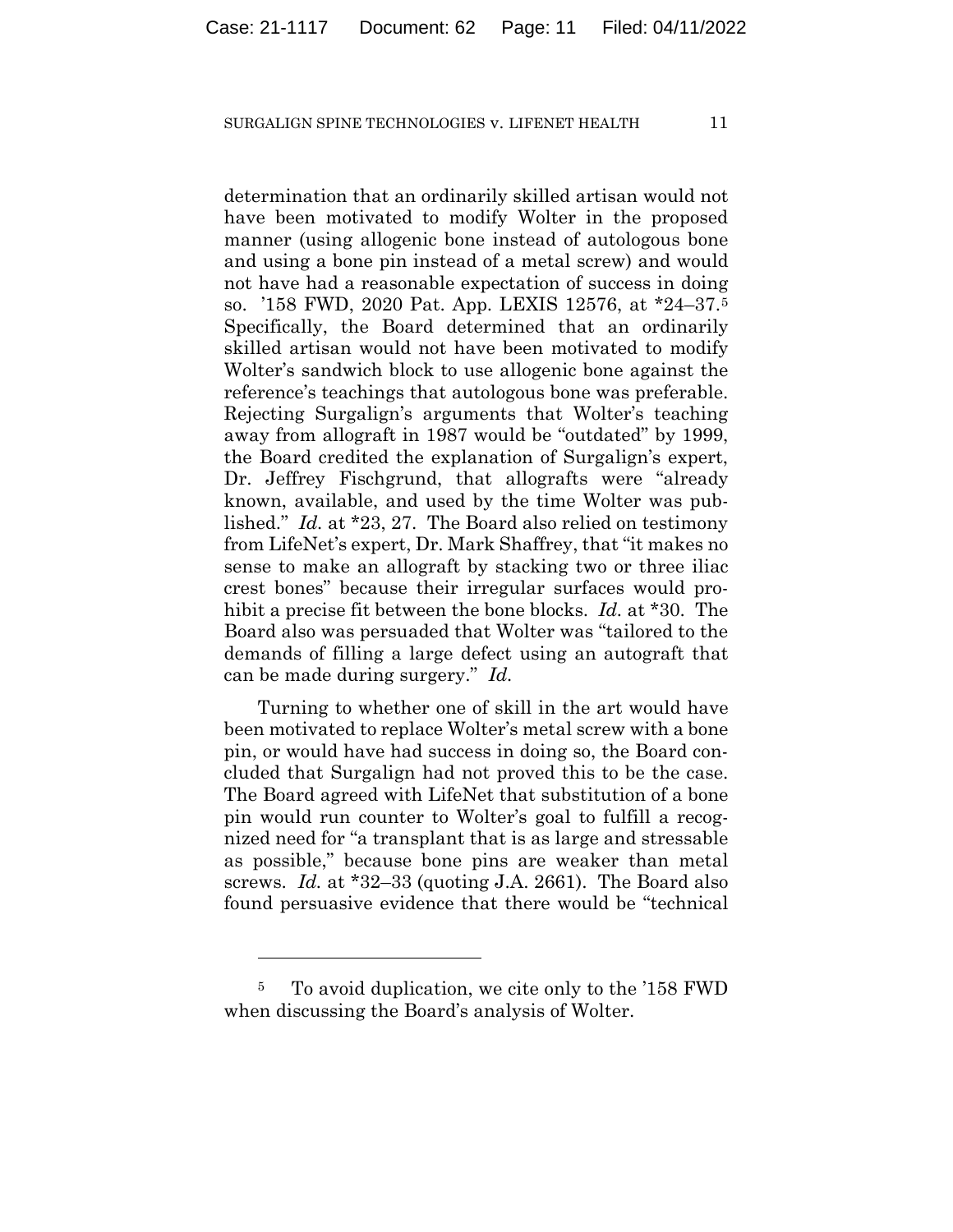difficulties" in making the proposed substitution. *Id.* at \*31–33. In making this finding, the Board found persuasive LifeNet's arguments and supporting testimony from Dr. Shaffrey and LifeNet employee Mr. Barton Gaskins that it would be difficult to line up Wolter's stack of large, irregularly shaped pieces of iliac crest bone, and that it is doubtful that a bone pin could withstand the force needed to impel it through the three sections and their irregular interfaces. *Id.* at \*33–35, citing J.A. 4724, J.A. 4769.

As noted, Surgalign appeals the Board's determination that claims 4 and 6–11 of the '532 patent and claims 1–15 of the '158 patent were not shown to be unpatentable, while LifeNet cross-appeals the Board's determination that claims 12–21 of the '532 patent were shown to be unpatentable. We have jurisdiction under 28 U.S.C. § 1295(a)(4)(A).

#### **DISCUSSION**

We review the Board's factual findings for substantial evidence and its legal conclusions de novo. *In re Cuozzo Speed Techs., LLC*, 793 F.3d 1268, 1280 (Fed. Cir. 2015). Thus, we review the Board's ultimate determination of obviousness de novo and its underlying factual determinations for substantial evidence. *Ariosa Diagnostics v. Verinata Health, Inc.*, 805 F.3d 1359, 1364 (Fed. Cir. 2015). The underlying factual findings include "findings as to the scope and content of the prior art, the differences between the prior art and the claimed invention, the level of ordinary skill in the art, the presence or absence of a motivation to combine or modify with a reasonable expectation of success, and objective indicia of non-obviousness." *Id.*

"Claim construction is ultimately a question of law, decided de novo on review, as are the intrinsic-evidence aspects of a claim-construction analysis." *Intel Corp. v. Qualcomm Inc.*, 21 F.4th 801, 808 (Fed. Cir. 2021) (citations omitted). However, *"*we review any underlying fact findings about extrinsic evidence . . . for substantial-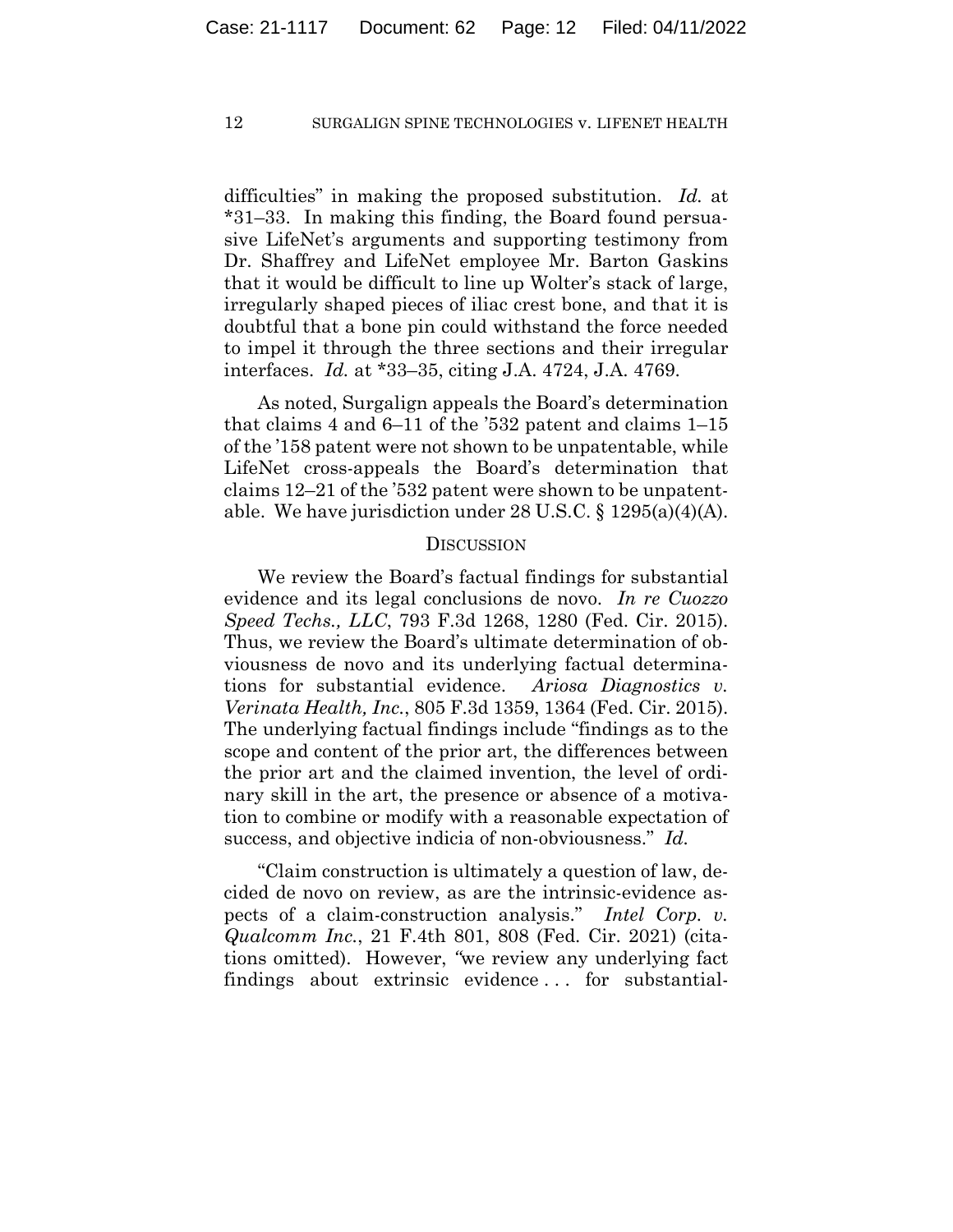evidence support when the appeal comes from the Board." *Id.* (citations omitted).

I.

Surgalign's first argument on appeal focuses on claims 4 and 6–11 of the '532 patent. Surgalign contends that the Board "incorrectly applied" a claim construction for the term "plate-like" that was different from the claim construction the Board adopted. Surgalign Br. 35–48. According to Surgalign, the Board's construction of "plate-like" to mean "generally flat" was correct, but when the Board purported to apply that construction to Grooms and Paul, the Board improperly excluded bone portions in the references that were "generally flat" in the horizontal plane, i.e., the plane in which they are inserted. *Id.* at 29, 37, 40. Surgalign argues such an effective construction conflicts with other claim language, the figures of the '532 patent, and a prior art reference U.S. Patent No. 5,961,554 to Janson et al., which uses the term "plate-like" to describe spinal spacers with a similar shape to Grooms and Paul. *Id.* at 40–48.

Surgalign separately argues that the Board's fact findings that the Grooms and Paul cortical bone portions are not "plate-like" lack substantial evidence. This is because, Surgalign contends, the bone portions of Grooms and Paul are "generally flat" horizontally, i.e., in the plane in which the grafts are implanted into the spine. Surgalign Br. 48– 50.

LifeNet responds that, since the Board adopted and applied the construction that Surgalign requested—that "plate-like" be construed to mean "generally flat" and that "plate-like" be tested against the "overall shape" of each cortical bone portion—what Surgalign actually challenges is the Board's findings that Grooms and Paul do not have "plate-like" cortical bone portions, a factual issue we review for substantial evidence. LifeNet Br. 28–29, 32. Should we consider Surgalign's claim construction argument, LifeNet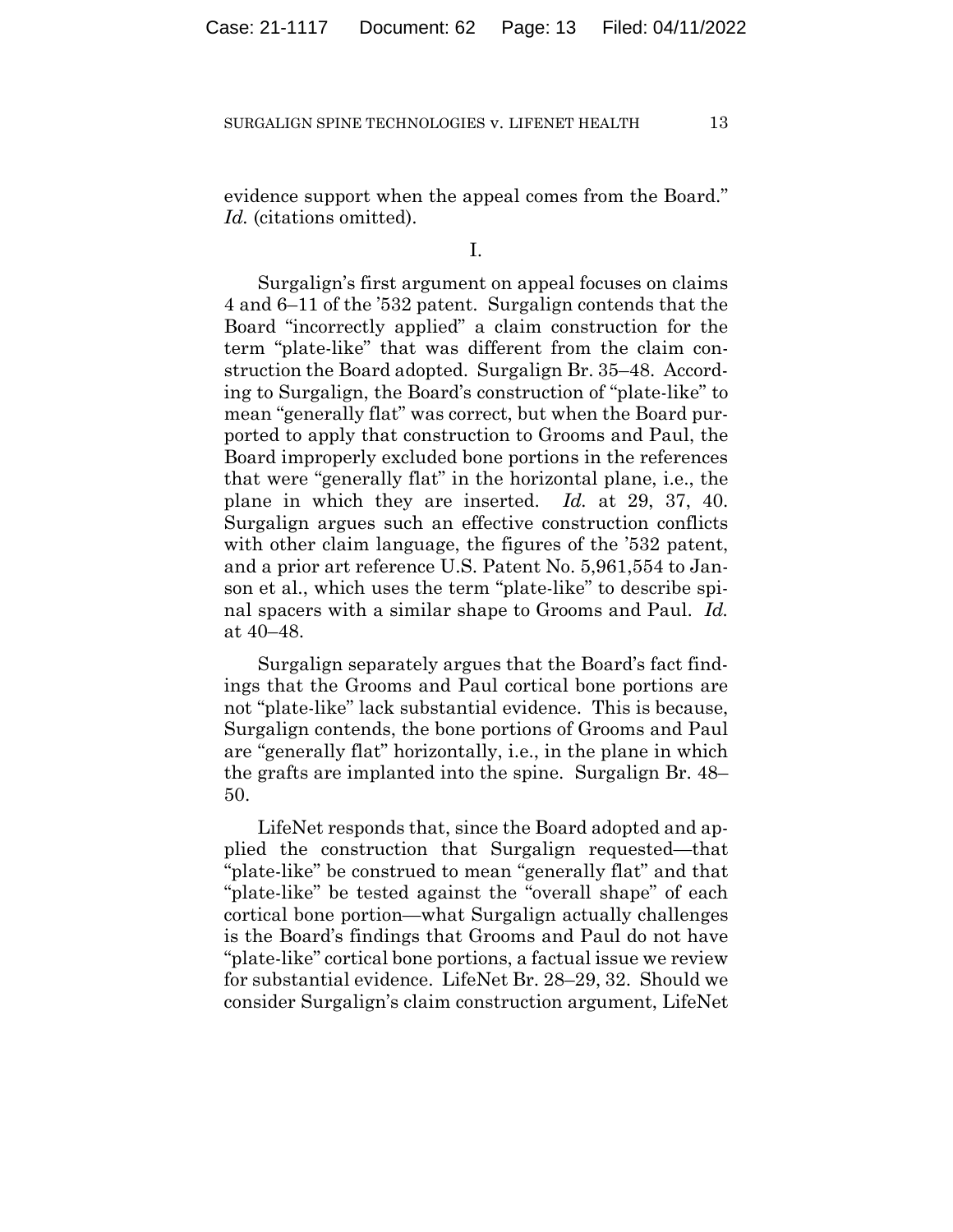argues that Surgalign's position on appeal contradicts Surgalign's argument before the Board that "plate-like" "addresses the 'overall shape' of a bone portion." *Id.* at 34– 35 (quoting J.A. 1965).

"We have reversed or vacated and remanded final written decisions of the Board when the Board departs from the proper construction [of a claim term] when assessing patentability in view of the prior art." *Google LLC v. Lee*, 759 F. App'x 992, 996 (Fed. Cir. 2019) (citing *Corning v. Fast Felt Corp.*, 873 F.3d 896, 900–01 (Fed. Cir. 2017), and *D'Agostino v. MasterCard Int'l Inc.*, 844 F.3d 945, 950 (Fed. Cir. 2016)). In *Corning*, the Board construed the claim term "roofing or building cover material" in a manner that would "not require an asphalt-coated substrate." 873 F.3d at 900. When evaluating obviousness, however, the Board made clear that it understood its construction to require materials that either had been or would eventually be coated with asphalt. *Id.* We determined this was error. *Id.* at 901.

Similarly, here the Board indicated it was applying its "generally flat" construction and that it was testing that construction against the "overall shape" of each cortical bone portion. It is clear, however, that the Board analyzed the "general flat[ness]" of the Grooms and Paul cortical bone portions only with respect to the vertical plane. With respect to Grooms, the Board analyzed only whether the parts of the bone portions from which the "legs or curved portions" extend were "generally flat." '532 FWD, 2020 Pat. App. LEXIS 12593, at \*49–50. The Board did not consider the flatness of the bone portions as they extend in the horizontal direction. As for its analysis of Paul, the Board pointed out that, although "certain surfaces of Paul's cortical bone portions could be considered generally flat," Paul's cortical bone portions have curved surfaces that are "Cshape<sup>[d]</sup>." *Id.* at \*53–54. Accordingly, while the Board again stated it was applying its construction to the "overall shape" of Paul's bone portions, it considered only the "C-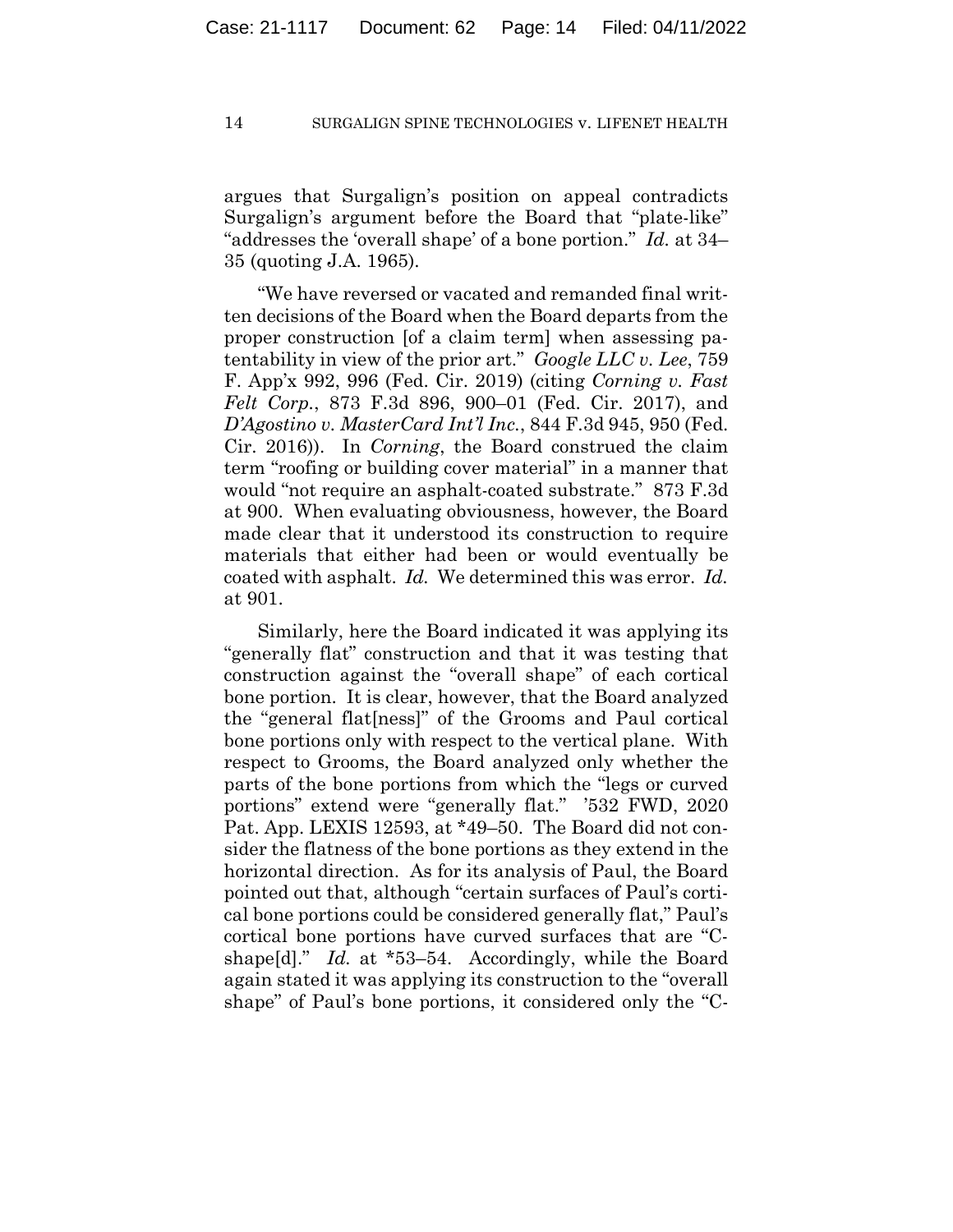shape[d]" vertical plane of Paul," and did not address the flatness of the bone portions as they extend in the horizontal direction.

Contrary to the Board's as-applied construction, the '532 patent clearly contemplates cortical bone portions having curvature in the vertical plane. Indeed, the language of claim 4 itself contemplates cortical bone portions with vertical curvatures. Claim 4 recites that the bone graft can be shaped like a "cylinder, a flattened curved block, [and] a tapered cylinder." '532 patent col 46 ll. 60–65. For the cortical bone portions to embody these shapes, there must be some vertical curvature. In addition, figures 14, 35, 37, 38, 43, and 44, which both parties have asserted show "platelike" bone portions, *see* '532 FWD, 2020 Pat. App. LEXIS 12593, at \*29–30; J.A. 2925 ¶ 38, depict bone portions that have curved surfaces in the vertical plane. One such figure is Figure 14, shown in part below:



'532 patent Fig. 14.

Thus, we agree with Surgalign that it was error for the Board to effectively construe "generally flat" to exclude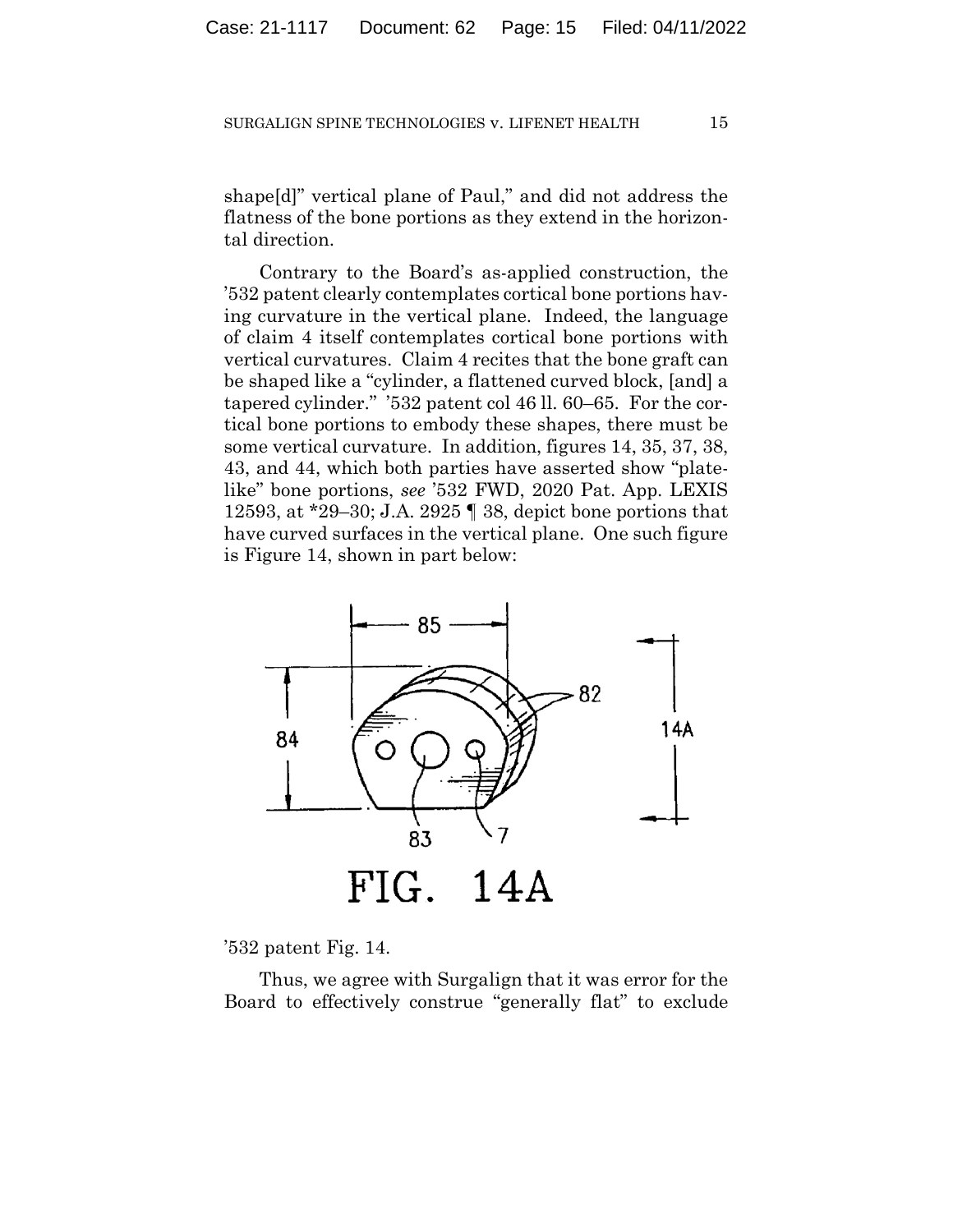consideration of the horizontal plane. As the Board initially noted, the proper construction should consider the "overall shape" of the cortical bone portion.

The evidence and arguments presented to the Board support only one possible evidence-supported finding: that substantial evidence does not support the Board's determination that Grooms and Paul do not teach "plate-like" bone portions when the correct construction is employed. *See Google*, 759 F. App'x at 996; *Corning*, 873 F. 3d at 901–02. The Board's obviousness determination for claims 4 and 6– 11 was based solely on this erroneous determination. We therefore reverse the Board's obviousness determination with respect to these claims insofar as it was based on the Grooms and Paul references failing to teach the "plate-like" claim limitation.6

## II.

Surgalign's second argument on appeal is that the Board erred when it held claims 4 and 6–11 of the '532 patent and claims 1–15 of the '158 patent not unpatentable over several combinations where Wolter is the primary reference. Surgalign Br. 50–72. Its arguments in that regard are directed to the Board's analysis regarding modifying Wolter to use allogenic bone instead of autologous bone and modifying Wolter to use a bone pin instead of a metal screw. As to the first modification, Surgalign contends that the Board erred because it did not frame its obviousness analysis in terms of what a person of ordinary skill in the art would have been motivated to do at the time of the invention in 1999, and instead focused on Wolter's 1987 statements that autologous bone was preferable to allogenic bone. Surgalign's Br. 52–56. Surgalign also contends

<sup>6</sup> On remand, the Board should proceed to analyze the remaining issues raised by Grounds 2 and 5 of the petition.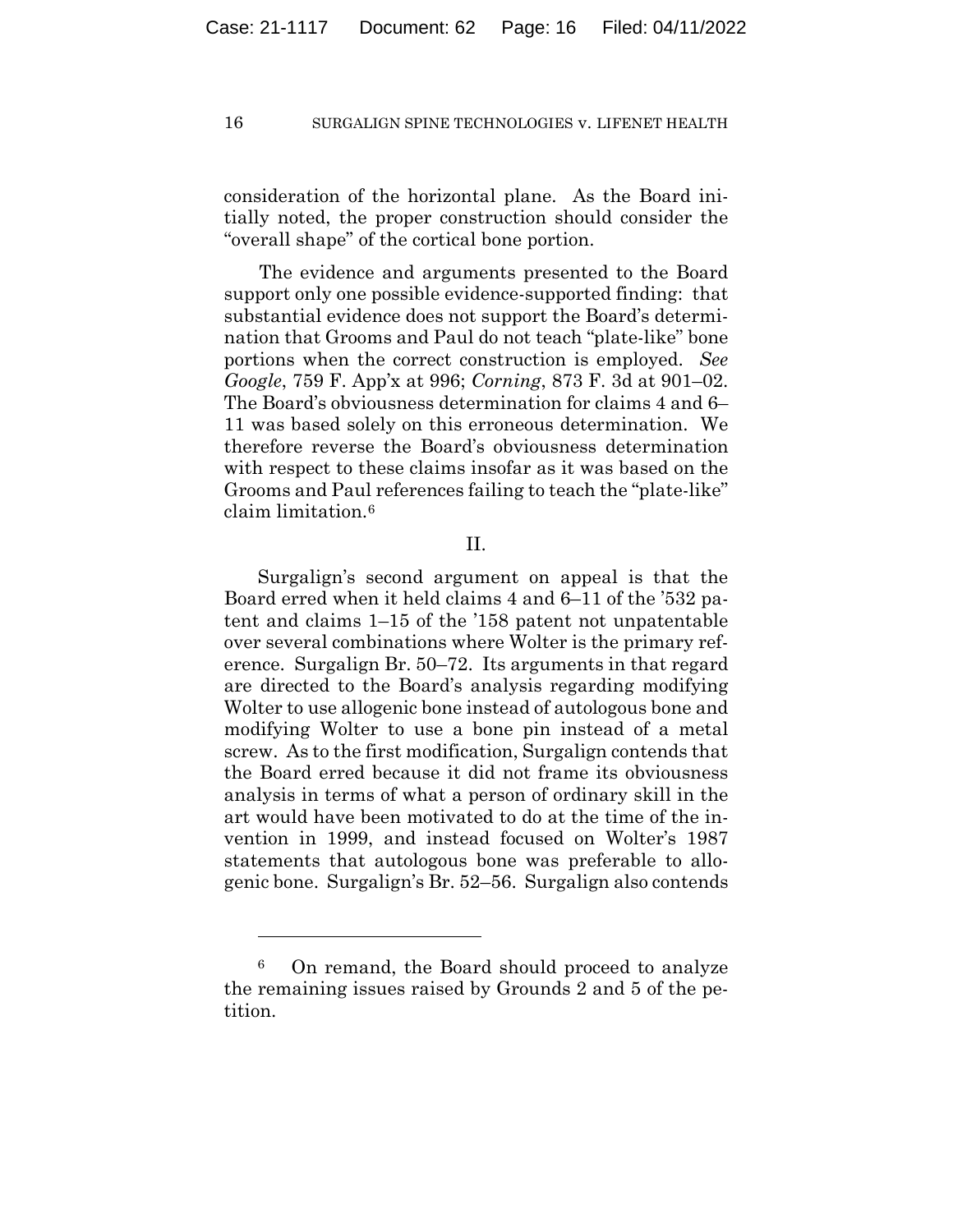that the Board erroneously focused its motivation to combine analysis on whether making a Wolter-type graft from allogenic bone would have been the preferred solution. *Id.* at 56–59. As to the second modification, Surgalign contends that the Board erred when it found lack of motivation to combine and no reasonable expectation of success with respect to replacing the metal screw used in Wolter with a bone pin. According to Surgalign, the Board erroneously combined these two considerations—motivation to combine, expectation of success—into a single inquiry into whether the proposed combination would have been "difficult." *Id.* at 60–62. Surgalign also argues that the Board's findings of lack of motivation to combine and reasonable expectation of success are not supported by substantial evidence. Surgalign takes issue with (a) the Board's finding that Wolter's graft lacked a precise fit, because Wolter describes its iliac crest bone portions as fitting in a "preciselyfitting manner," J.A. 2661; (b) the Board's reliance on Dr. Shaffrey's testimony about how an ordinary artisan would not have expected success in pushing an allograft bone pin through Wolter's graft, because Surgalign contends this testimony was not directed to using a bone pin with an allograft; and (c) the Board's reliance on fact-witness Mr. Gaskins' testimony. *Id.* at 65–70.

LifeNet responds that the Board properly addressed the question of whether an ordinarily skilled person in 1999 would have been motivated to modify Wolter's autograft to an allograft, and that the Board's factual findings were supported by substantial evidence. Specifically, LifeNet contends, the Board found that a skilled artisan in 1999 would not have been motivated to "beg[in] with Wolter" and to "adapt<sup>[]</sup> it to an allograft against the reference's teachings," including because the Wolter-style graft was "tailored to the demands of filling a large defect using an autograft that can be made during surgery." LifeNet Br. 53 (quoting '158 FWD, 2020 Pat. App. LEXIS 12576, at \*30).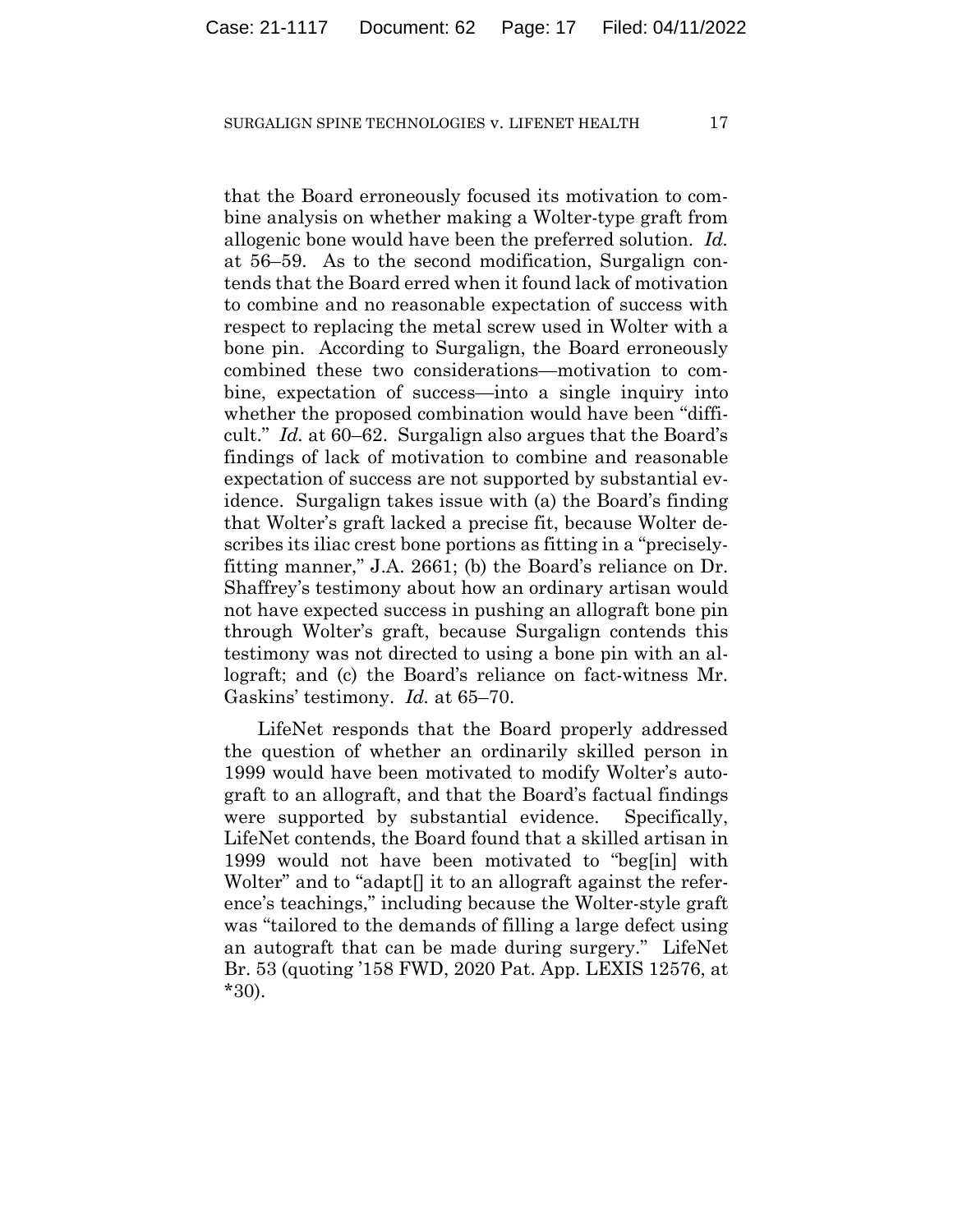With respect to whether one of skill in the art would have replaced Wolter's metal screw with a bone pin, LifeNet argues that the Board simply found that the "technical difficulties" inherent in Surgalign's proposed modification to Wolter undermined Surgalign's arguments on both motivation to combine *and* reasonable expectation of success, not that the two findings had been combined. *Id.* at 54–60. But, even if the Board did conflate the two issues, LifeNet urges, the Board made sufficient factual findings to support its judgment. *Id.* at 59.

As to whether substantial evidence supports the Board's findings of lack of motivation to combine and reasonable expectation of success, LifeNet responds in kind to each of Surgalign's arguments. First, LifeNet contends that the Board's findings were not premised entirely on a lack of a precise fit in Wolter. According to LifeNet, it was just one point of many that undercut Surgalign's obviousness case. *Id.* at 61–64. Second, LifeNet contends that Dr. Shaffrey's testimony included testimony pertaining to a bone pin with an allograft, even if the Board quoted a paragraph pertaining to an autograft. *Id.* at 64–65 (citing J.A. 4726–27, J.A. 30–33, J.A. 157–61). Third, LifeNet contends that Surgalign did not move to exclude Mr. Gaskins' testimony, that there is nothing improper about the Board's reliance on fact testimony, and that Surgalign is improperly seeking a re-weighing of the credibility of the witnesses and evidence. *Id.* at 65–67.

We turn to the "bone pin" issue first. We agree with LifeNet that, even if the Board did conflate motivation to combine and reasonable expectation of success, the FWDs contain sufficient factual findings supported by substantial evidence of no reasonable expectation of success, even if the Board had held there was a motivation to combine. As noted above, the Board found that a bone pin is weaker than a metal screw. '158 FWD, 2020 Pat. App. LEXIS 12576, at \*32–33. The Board also found that "Wolter's stack of three large, irregularly shaped pieces of iliac bone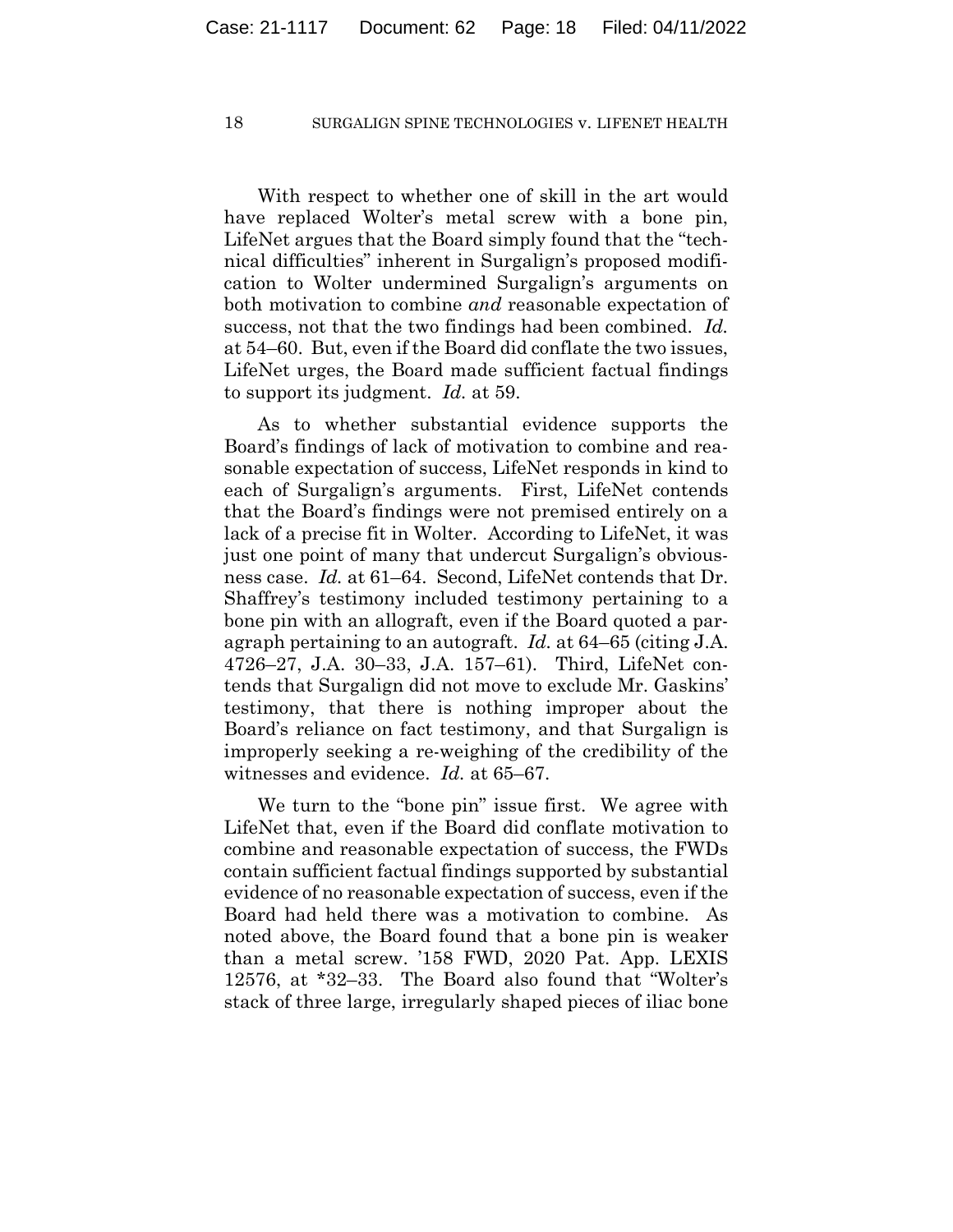would be difficult to precisely line up for a bone pin, and [that] it is doubtful that a bone pin could withstand the force needed to impel a bone pin through the three sections and their irregular surface." *Id.* at \*33–34.

Substantial evidence supports these findings. Both Dr. Shaffrey and Mr. Gaskins testified that a bone pin is significantly weaker than a metal screw. *See id.* at \*32–33 (quoting J.A. 4724–25 ¶103 (Shaffrey) and J.A. 4769 ¶16 (Gaskins)); *see also id.* at \*33 (stating that Surgalign's expert Mr. Sherman also agreed that a small-fragment cancellous bone screw is stronger than a cortical bone pin in all axes). In addition, the Board credited Dr. Shaffrey's testimony explaining that a person of skill in the art "would not expect success in pushing an allograft bone pin through Wolter's graft because passing a bone pin through 'the thick bone tissue and across the irregular interfaces of the iliac crest would be considered unfeasible.'" *Id.* at \*35 (quoting J.A.  $4724-25$  [103). As the Board noted, Dr. Shaffrey specifically explained that "using a bone pin to hold three stacked iliac crest allografts together would not work for the same reasons [he] discussed with respect to an autograft." *Id.* (quoting J.A. 4727 ¶106). For its part, Mr. Gaskins' testimony explains that the technologies known at the time of the invention would not have resolved the technical difficulties of inserting a bone pin into a graft. *Id.* (citing J.A. 4769–70, J.A. 4772, J.A. 4773–74 ¶¶ 17–18, 22, 26–28). And, finally, we see no error in the Board's reliance on Mr. Gaskins' testimony. *See Fanduel, Inc. v. Interactive Games LLC*, 966 F.3d 1334, 1344 (Fed. Cir. 2020) (indicating that expert testimony is not required for the Board to make factual findings based on its view of the record).

Thus, even if the Board improperly analyzed motivation to combine, the Board's ultimate conclusion that claims 4 and 6–11 of the '532 patent and claims 1–15 of the '158 patent were not rendered obvious by Wolter is supported by its finding that one of skill in the art would not have had a reasonable expectation of success in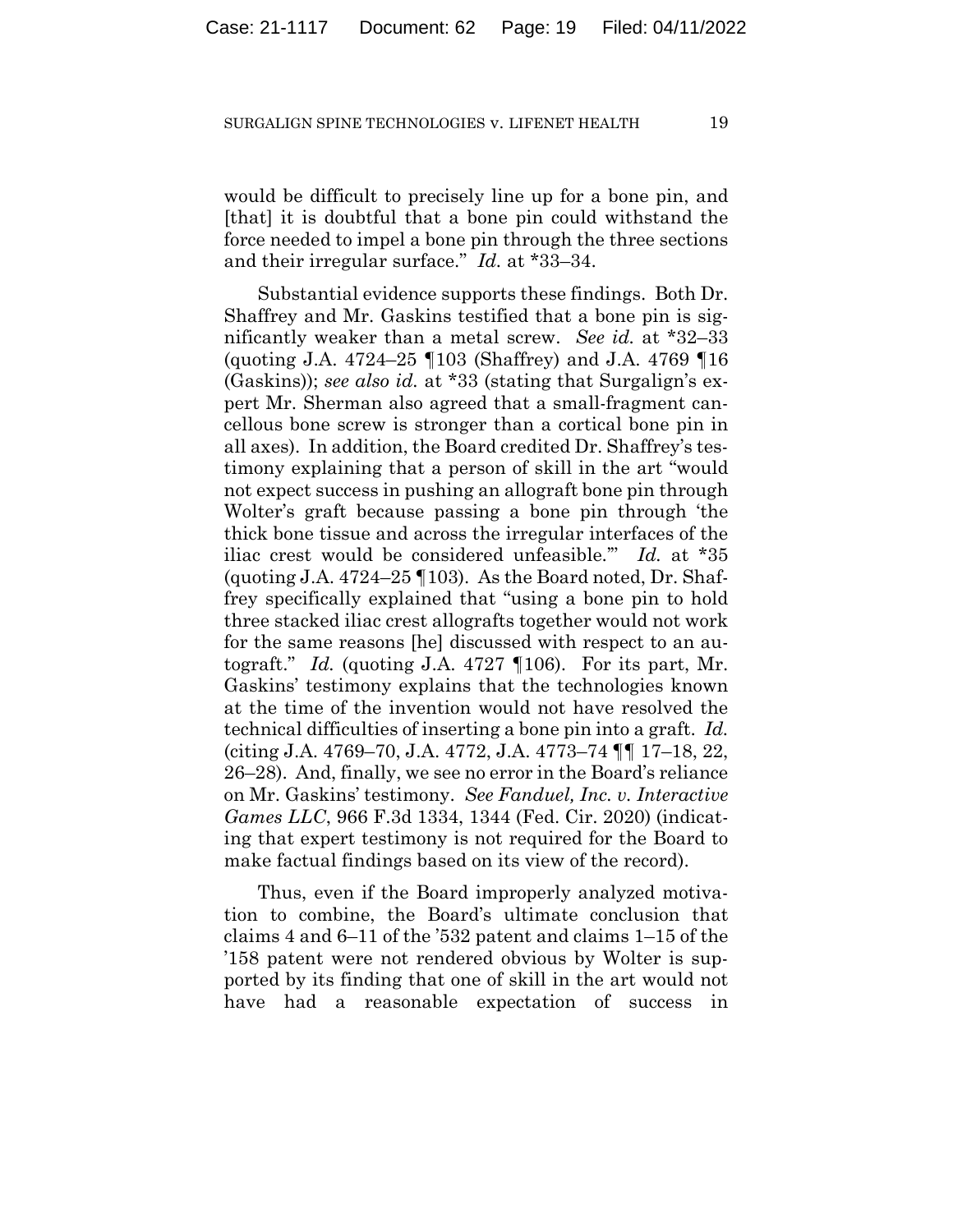substituting a bone pin for Wolter's metal screw, which is itself supported by substantial evidence. *See Intelligent Bio-Sys., Inc. v. Illumina Cambridge Ltd.*, 821 F.3d 1359, 1367 (Fed. Cir. 2016) ("[T]his court sits to review judgments, not opinions. And while the Board conflated two different legal concepts—reasonable expectation of success and motivation to combine—it nevertheless made sufficient factual findings to support its judgment that the claims at issue are not invalid." (internal quotation marks and citation omitted)). Because the Board found no reasonable expectation of success, and because that finding is supported by substantial evidence, the Board's determination that the claims are not invalid is supported.

Having found that the Board's analysis for expectation of success for replacing Wolter's screws with bone pins is not legally erroneous, we need not reach Surgalign's arguments regarding modification of Wolter to allogenic bone.

## III.

In cross-appealing the Board's holding that Surgalign had shown claims 12–21 of the '532 patent to be unpatentable, LifeNet challenges the Board's construction of the term "disposed between," as recited in independent claim 12. As noted, that claim requires an osteoconductive substance that is "disposed between" two cortical bone portions. LifeNet argues that the Board erred when it construed the term to not require complete separation of the cortical bone portions. LifeNet Br. 69–74. This is because, LifeNet contends, the '532 patent refers to the cortical bone portions as being "disposed apart" from each other, uses different language such as "disposed in" when describing a material that does not completely separate the pieces that surround it, and consistently uses the phrase "disposed between" with reference to figures that show complete separation between the cortical bone portions. LifeNet Br. 70–74; *see also* LifeNet Reply Br. 3–4, 8–13 (arguing that the '532 patent implicitly defined "disposed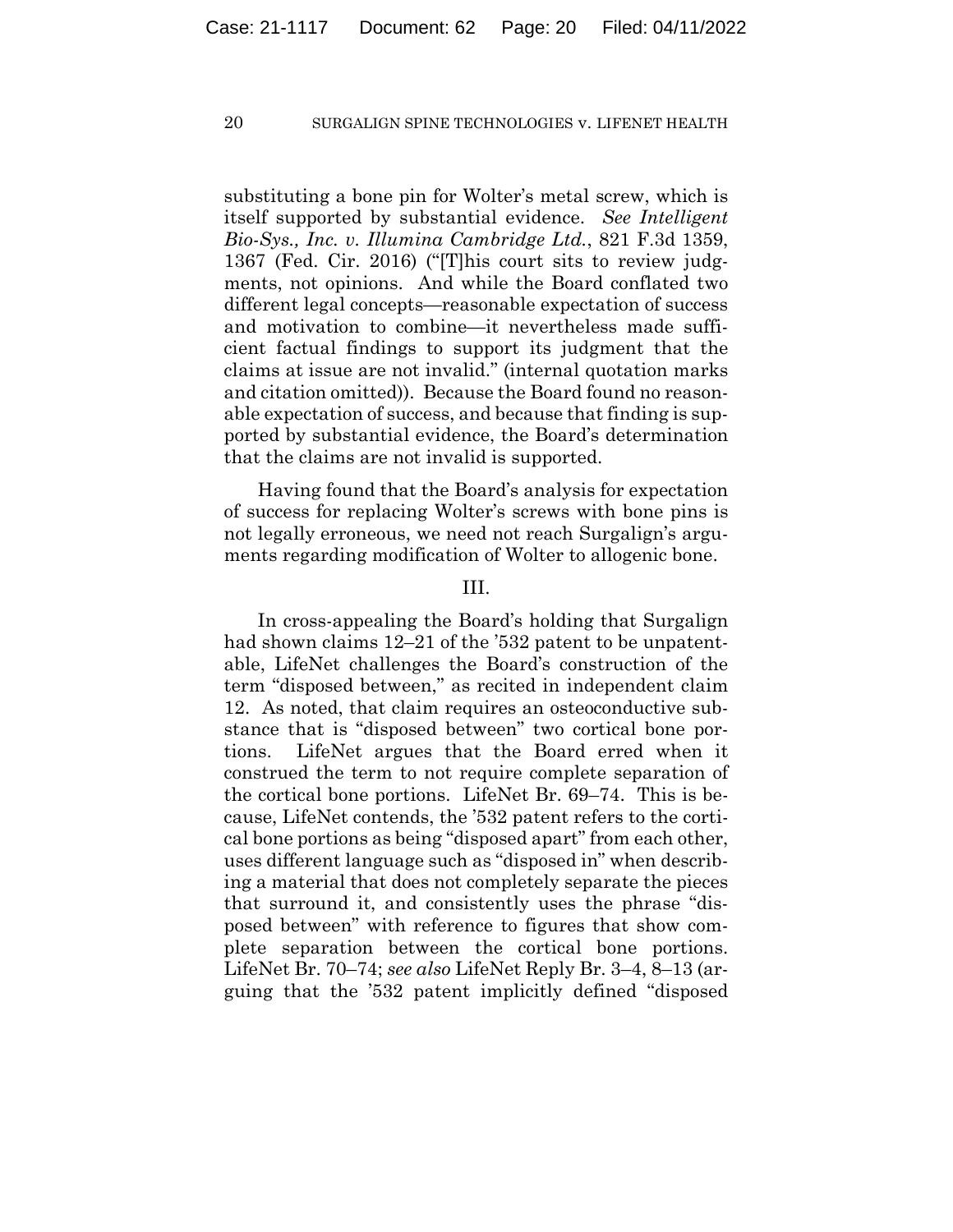between" to require complete separation through its repeated, consistent, and exclusive use of the term in that manner).

In addition, LifeNet urges, the Board erred by giving too much weight to the language of the claims of the '158 patent without properly analyzing the specification of the patent. Because the specification of the '158 patent is substantially similar to that of the '532 patent, and because the Board acknowledged that the specification of the '532 patent did provide some support for a construction requiring complete separation, LifeNet asserts that the '158 patent similarly supports such a construction. LifeNet Br. at 74–76.

Surgalign responds by pointing out that LifeNet has not challenged the Board's finding that, looking solely at the claim language, the ordinary meaning of "disposed between" does not require complete separation. Surgalign Resp. & Reply Br. 53. Nor do the specification, prosecution history, and figures of the '532 patent clearly redefine the term to require complete separation, Surgalign contends. *Id.* at 54–57. For example, Surgalign argues, as the Board found when addressing obviousness over Grooms, the patent's use of "disposed in" to describe material in a channel does not suggest that material "disposed between" two cortical bone portions must completely separate them, *id.* at 58 (citing '532 FWD, 2020 Pat. App. LEXIS 12593, at \*36); *see also id.* at 61–63, nor does the use of "disposed apart" elsewhere in the patent clearly redefine "disposed between," *id.* at 58–59. Surgalign also contends that the drafters of the '532 patent knew how to, but chose not to, claim structures in which the cortical bone portions were "not in physical contact," as illustrated by the claims of the '158 patent. Surgalign Resp. & Reply Br. 60, 63–67.

As we explained in *Trustees of Columbia University*, "[o]ur case law does not require explicit redefinition or disavowal." 811 F.3d at 1363–65. Instead, the specification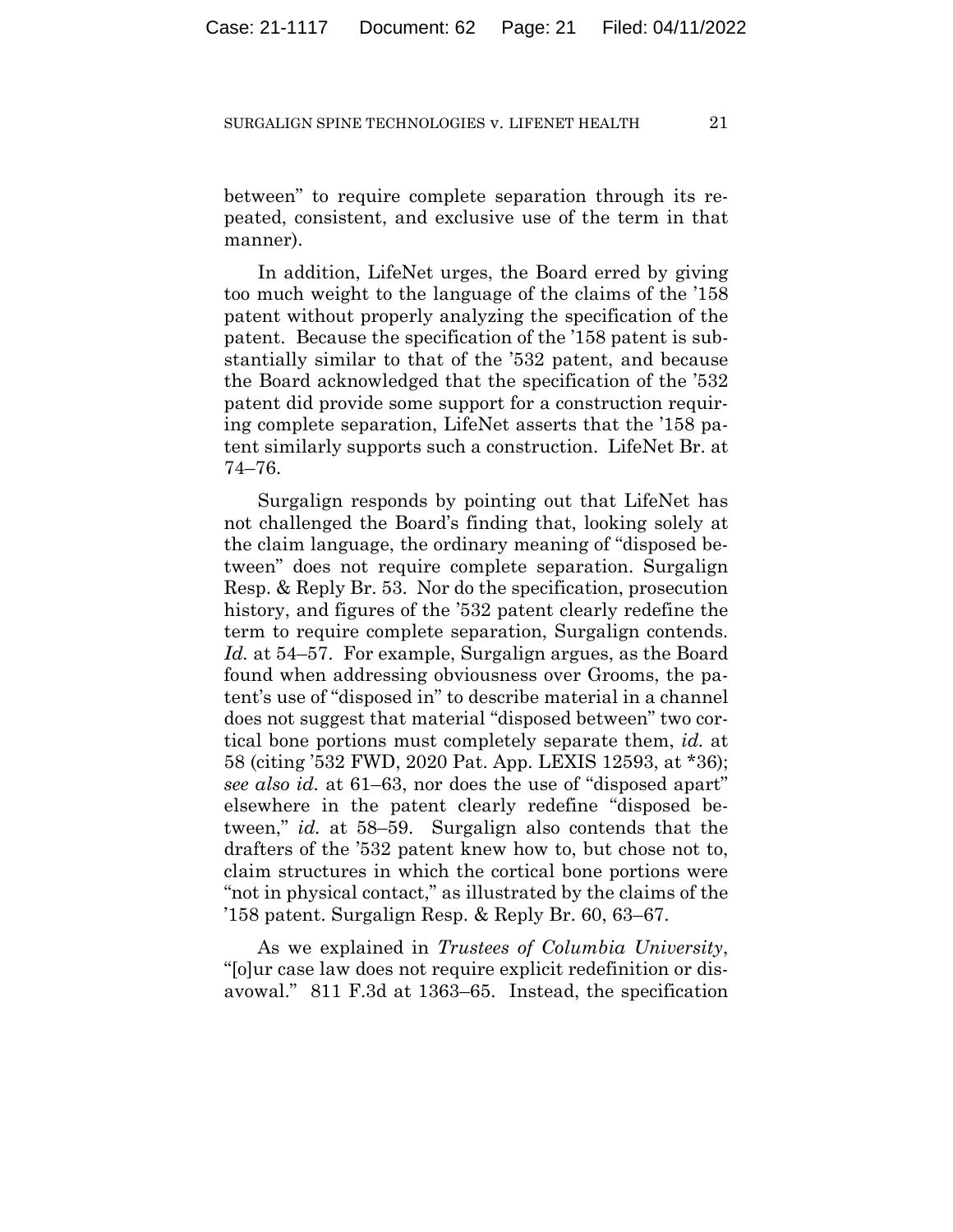should be consulted to determine a term's meaning, since "a claim term may be clearly redefined without an explicit statement of redefinition" and "[e]ven when guidance is not provided in explicit definitional format, the specification may define claim terms by implication such that the meaning may be found in or ascertained by a reading of the patent documents." *Id.* at 1364 (quoting *Philips v. AWH Corp.*, 415 F.3d 1303, 1320–21 (Fed. Cir. 2005) (en banc)); *see also In re Abbott Diabetes Care Inc.*, 696 F.3d 1142, 1148–50 (Fed. Cir. 2012) (concluding that the broadest reasonable construction of "electrochemical sensor" would not include a sensor with external cables and wires where the patent "repeatedly, consistently, and exclusively" depicted an electrochemical sensor without external cables or wires and disparaged sensors with external cables or wires); *Groove Digital Inc. v. United Bank*, 825 F. App'x 852, 856 (Fed. Cir. 2020) (concluding that a district court's construction of "applet" to require geotargeting was not error, where the patent "repeatedly, consistently, and exclusively" depicted applets as being geotargeted and the patent's Field of the Invention described the "present invention" as "delivering and serving local content and advertisements"). Here, it is true that the figures and language of the '532 patent's specification exclusively show "disposed between" as completely separating, but, unlike in *Abbott* and *Groove*, there is both an uncontested ordinary meaning that is not limited as LifeNet urges and evidence in the form of the claims of the '158 patent suggesting that "disposed between" was not so limited, since the separate "not in physical contact" language was separately and expressly recited in claims 1 and 2 of the '158 patent. Thus, we cannot say that there has been a clear redefinition of "disposed between," either explicitly or implicitly, to require complete separation.

Because we see no error in the Board's construction of "disposed between," we affirm the Board's obviousness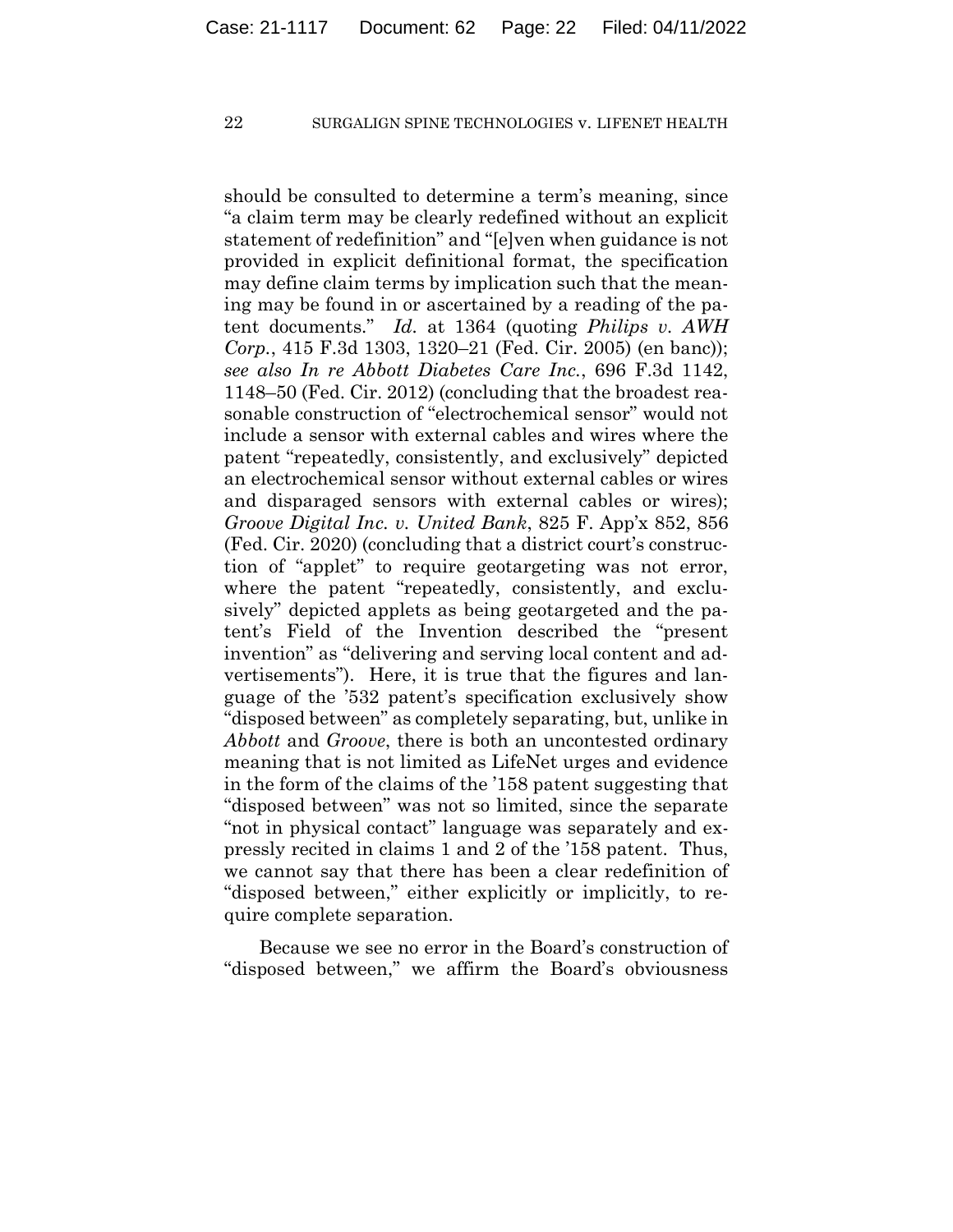determination with respect to claim 12 of the '532 patent, and its dependent claims 13–21.

## **CONCLUSION**

We have considered the parties' remaining arguments and do not consider them to be persuasive. For the reasons set forth above, we affirm the Board's decision in the '158 FWD that claims 1–15 of the '158 patent have not been proven to be unpatentable. We also affirm the Board's decision in the '532 FWD that claims 12–21 have been proven to be unpatentable and that claims 4 and 6–11 have not been proven to be unpatentable over Wolter. We reverse the Board's decision in the '532 FWD that claims 4 and 6– 11 have not been proven to be unpatentable over Grooms and Paul. The case is remanded to the Board for further proceedings consistent with this opinion.

# **AFFIRMED-IN-PART, REVERSED-IN-PART, AND REMANDED**

COSTS

No costs.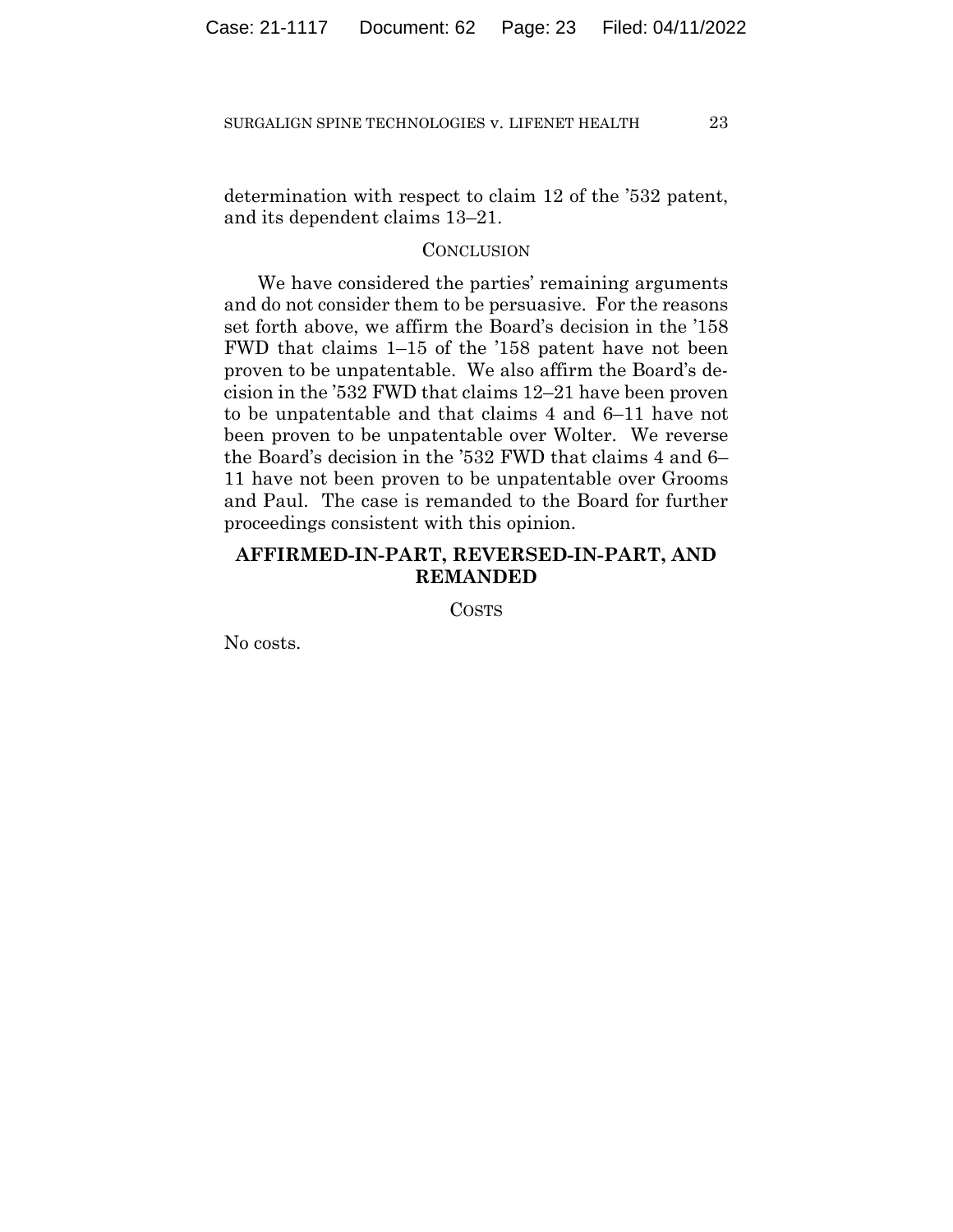NOTE: This disposition is nonprecedential.

# United States Court of Appeals for the Federal Circuit

**\_\_\_\_\_\_\_\_\_\_\_\_\_\_\_\_\_\_\_\_\_\_** 

**SURGALIGN SPINE TECHNOLOGIES, INC., FKA RTI SURGICAL, INC.,** *Appellant*

**v.**

**LIFENET HEALTH,** *Cross-Appellant* **\_\_\_\_\_\_\_\_\_\_\_\_\_\_\_\_\_\_\_\_\_\_** 

2021-1117, 2021-1118, 2021-1236 **\_\_\_\_\_\_\_\_\_\_\_\_\_\_\_\_\_\_\_\_\_\_** 

Appeals from the United States Patent and Trademark Office, Patent Trial and Appeal Board in Nos. IPR2019- 00569, IPR2019-00570.

\_\_\_\_\_\_\_\_\_\_\_\_\_\_\_\_\_\_\_\_\_\_

NEWMAN, *Circuit Judge*, dissenting, in part.

This appeal concerns LifeNet's invention of a novel bone graft for implant into the spinal column. LifeNet's spinal graft is a composite of layers of cortical bone and cancellous bone, in a new structure that promotes the growth of patient bone at the implantation site by processes of osteoinductivity and cellularization. The LifeNet graft is reported to provide enhanced stability and strength to the spinal column.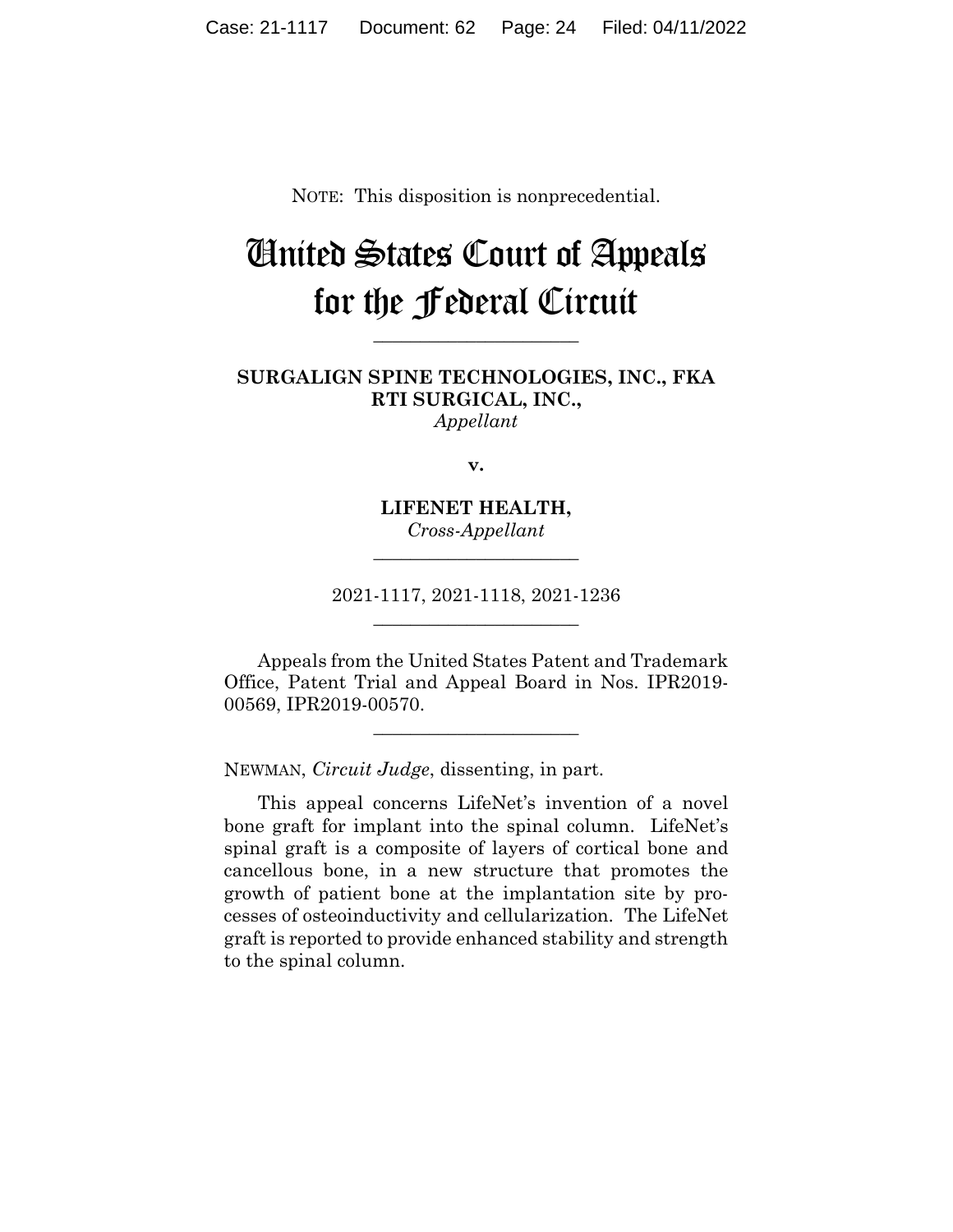On LifeNet's suit for patent infringement, Surgalign filed petitions for inter partes review of several LifeNet patents. The two patents on this appeal are U.S. Patent No. 8,182,532 ("the '532 patent") and U.S. Patent No. 6,458,158 ("the '158 patent"). I focus on my colleagues' erroneous reversal of the PTAB's decision sustaining validity of claims 4 and 6–11 of the '532 patent.1 The references on which the majority relies to invalidate claims 4 and 6–11 of the '532 patent, the Grooms and Paul references, do not show or suggest the claimed structure of plate-like layers of cortical and cancellous bone. The novelty of the claimed structure is undisputed, and the PTAB's ruling of nonobviousness is well supported by the specification and the prior art.

I respectfully dissent from my colleagues' reversal of the PTAB decision sustaining validity of claims 4 and 6– 11.

# *Novelty is conceded for the composite spine structure recited by claims 4 and 6–11 of the '532 patent*

The '532 patent summarizes its new spine graft structure as

> including a graft unit having one or more through-holes configured to accommodate [one] or more pins, the graft unit including a first plate-like cortical bone, a second plate-like cortical bone, a plate-like cancellous bone disposed between the first plate-like cortical bone and the second plate-like cortical bone to form the graft unit, and one or more cortical bone pins for holding together the graft unit.

<sup>1</sup> *Surgalign Spine Techs., Inc. v. LifeNet Health*, No. IPR2019-00570, (P.T.A.B. Aug. 26, 2020) ("'532 Decision"); No. IPR2019-00569 (P.T.A.B. Aug. 26, 2020 ("'158 Decision").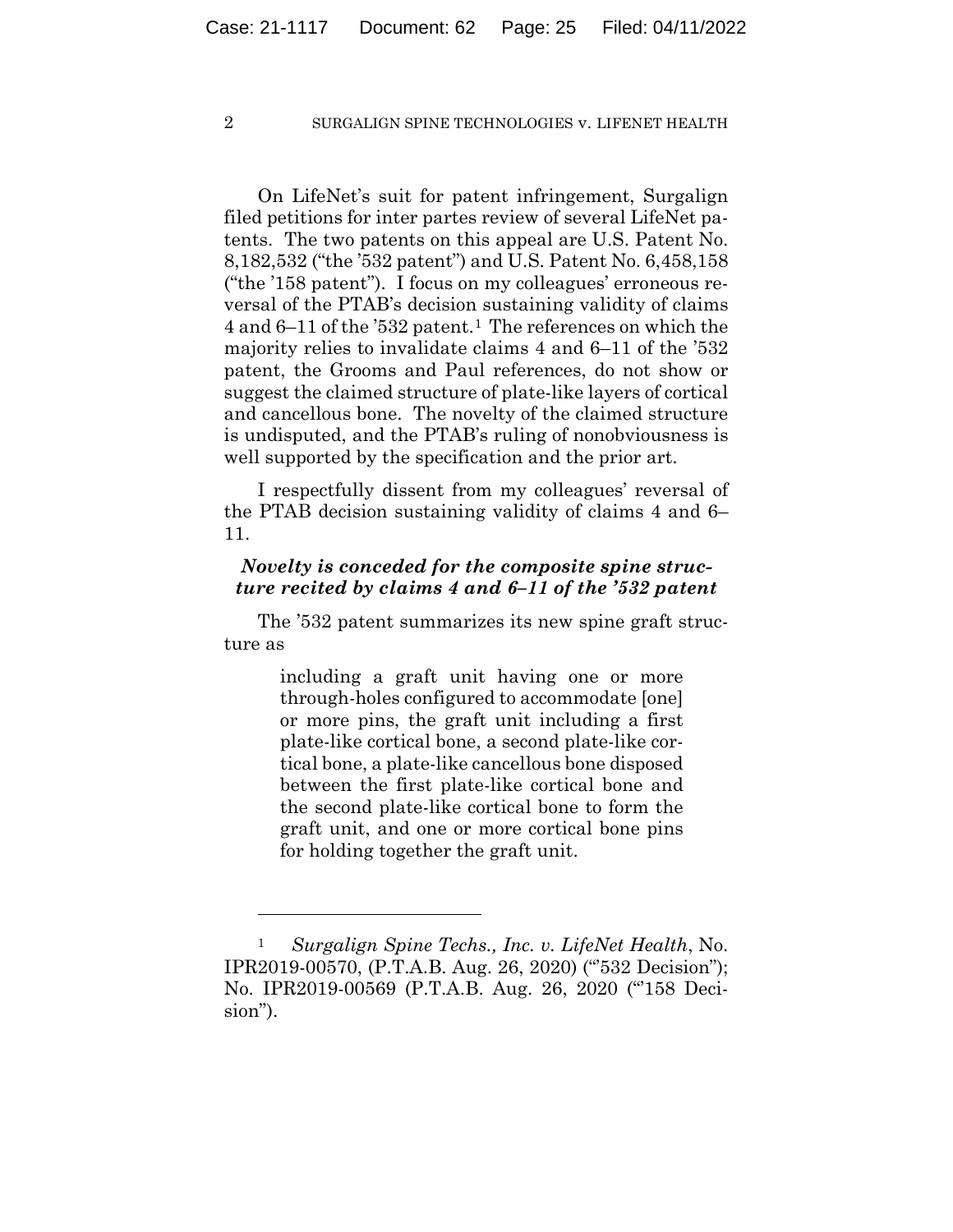'532 patent, col. 6, ll. 4–12. The graft unit is pictured as follows, showing the outer layers of cortical bone and the inner layer or cancellous bone:



LifeNet Br. 7 (annotating '532 patent Figure 1, cancellous bone  $(3)$  in green; cortical bone  $(2)$ ,  $(4)$  in red; bone pins  $(7)$ in blue).

The Grooms and Paul references describe spinal bone graft structures, illustrating the complexity of the problem and the need for improved solutions. For the '532 structure, LifeNet describes the advantage whereby this structure "distribute[s] the stresses of the spinal column between the two parallel and flush cortical bone portions," resulting in "little to no stress distribution toward the center of the graft." Declaration of Barton Gaskins ¶ 33; LifeNet Br. 7–8.

Claim 4 of the '532 patent describes the composite spinal bone graft structure of layers of cortical and cancellous bone, as follows:

**4.** A composite spinal bone graft comprising: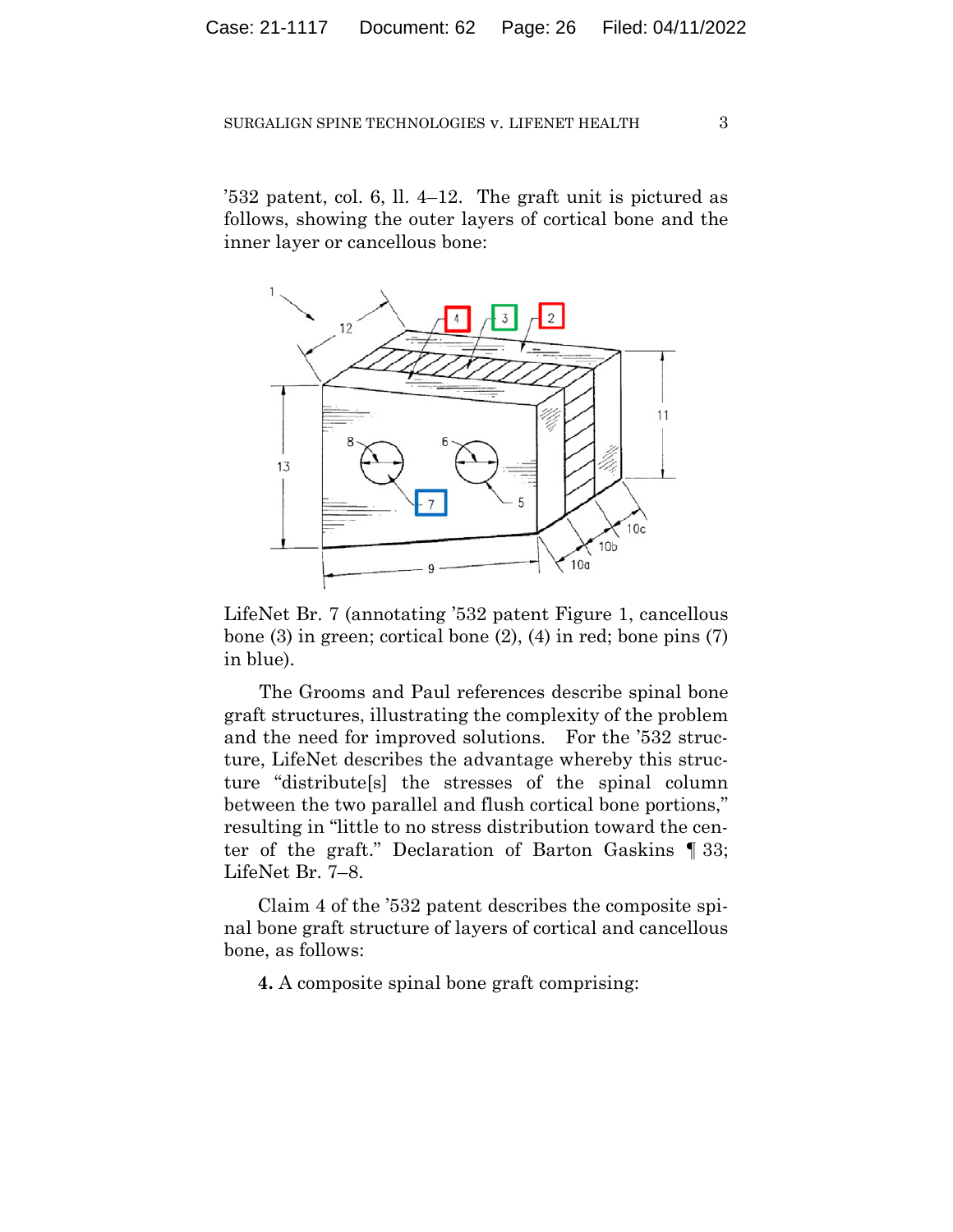a graft unit having one or more through-holes configured to accommodate one or more pins, said graft unit comprising:

a first plate-like cortical bone portion configured to contact a portion of the host bone;

a second plate-like cortical bone portion configured to contact a portion of the host bone;

a plate-like cancellous bone portion disposed between said first plate-like cortical bone portion and said second plate-like cortical bone portion and configured to contact a portion of the host bone to form said graft unit; and

one or more cortical bone pins connecting bone portions of said bone graft unit, said composite spinal bone graft having a shape selected from the group consisting of a parallelepiped, a parallel block, a square block, a trapezoid wedge, a cylinder, a flattened curved block, a tapered cylinder, and a polyhedron,

wherein said composite spinal bone graft comprises one or more textured surfaces comprising a plurality of closely spaced continuous protrusions in a linear arrangement and said spinal bone graft is configured for implantation into the anterior spinal column of the host.

'532 patent, col. 46, l. 48–col. 47, l. 3.

As the '532 specification describes and the claims recite, the assembled "composite spinal bone graft" as a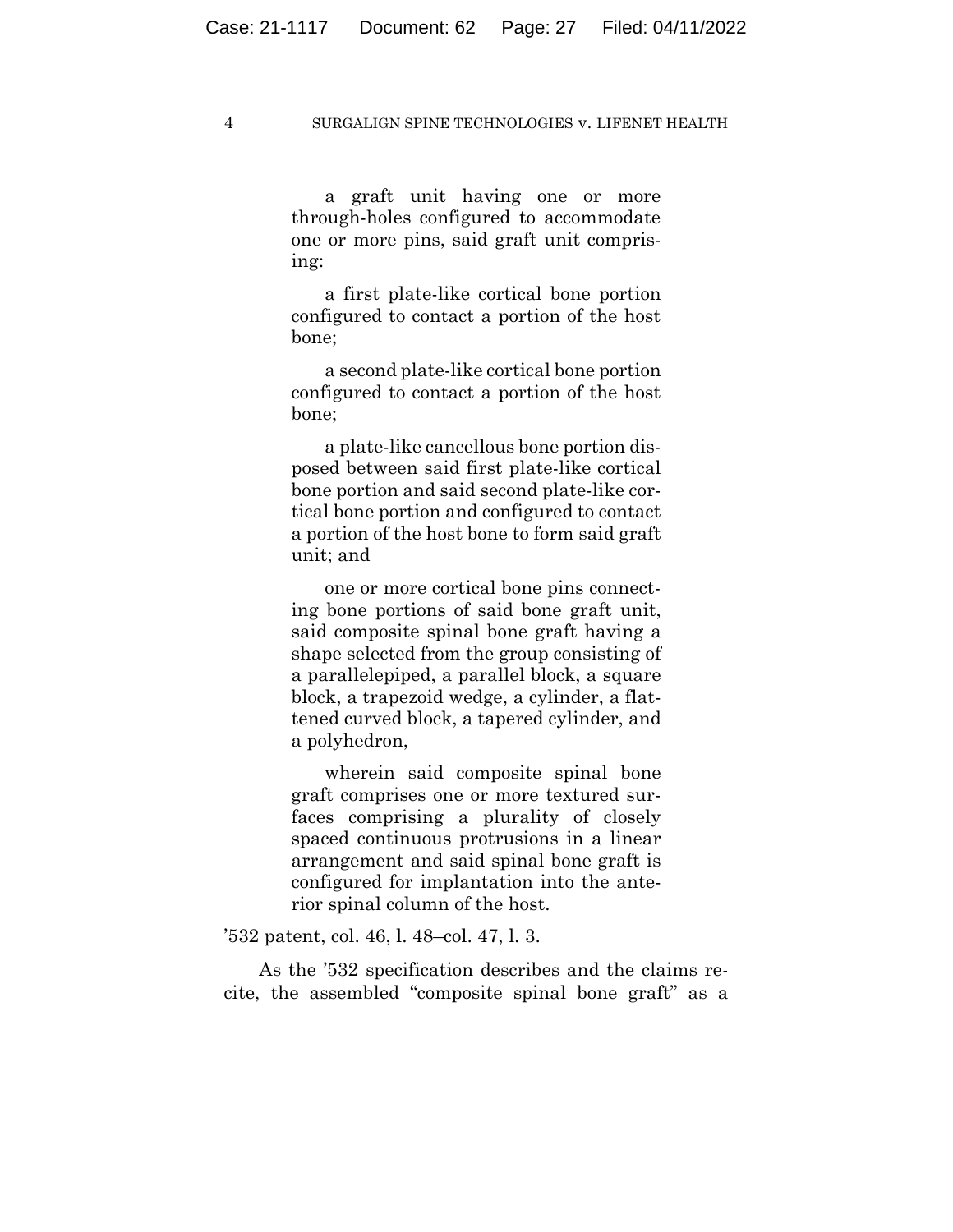whole may have a specified shape such as a cylinder or a wedge as recited in claim 4, and any of these shapes must be made of layered bone portions that are "plate-like." All the drawings illustrate this essential structure. For example, Figure 1 shows a trapezoidal wedge made of two platelike cortical bone portions. '532 Patent, Fig. 1; *id.* at col. 19, ll. 16–24 (describing same).

The panel majority reverses the Board's finding that "the Grooms and Paul references fail[] to teach the 'platelike' claim limitation." Maj. Op. at 16. The majority errs, for the Grooms and Paul grafts are explicitly not plate-like, and cannot be so viewed. The Grooms and Paul references, separately or together, do not show or suggest the structure described and claimed in the '532 patent.

# *The Grooms reference, United States Patent Appl. 2002/0138143, does not render obvious the '532 structure, alone or in combination other references*

Grooms describes a spinal bone graft that "is machined to form a symmetrically or asymmetrically shaped (e.g. a substantially "D"-shaped) implant having a canal running therethrough." Grooms, Abstract. The Grooms spinal graft is pictured as follows: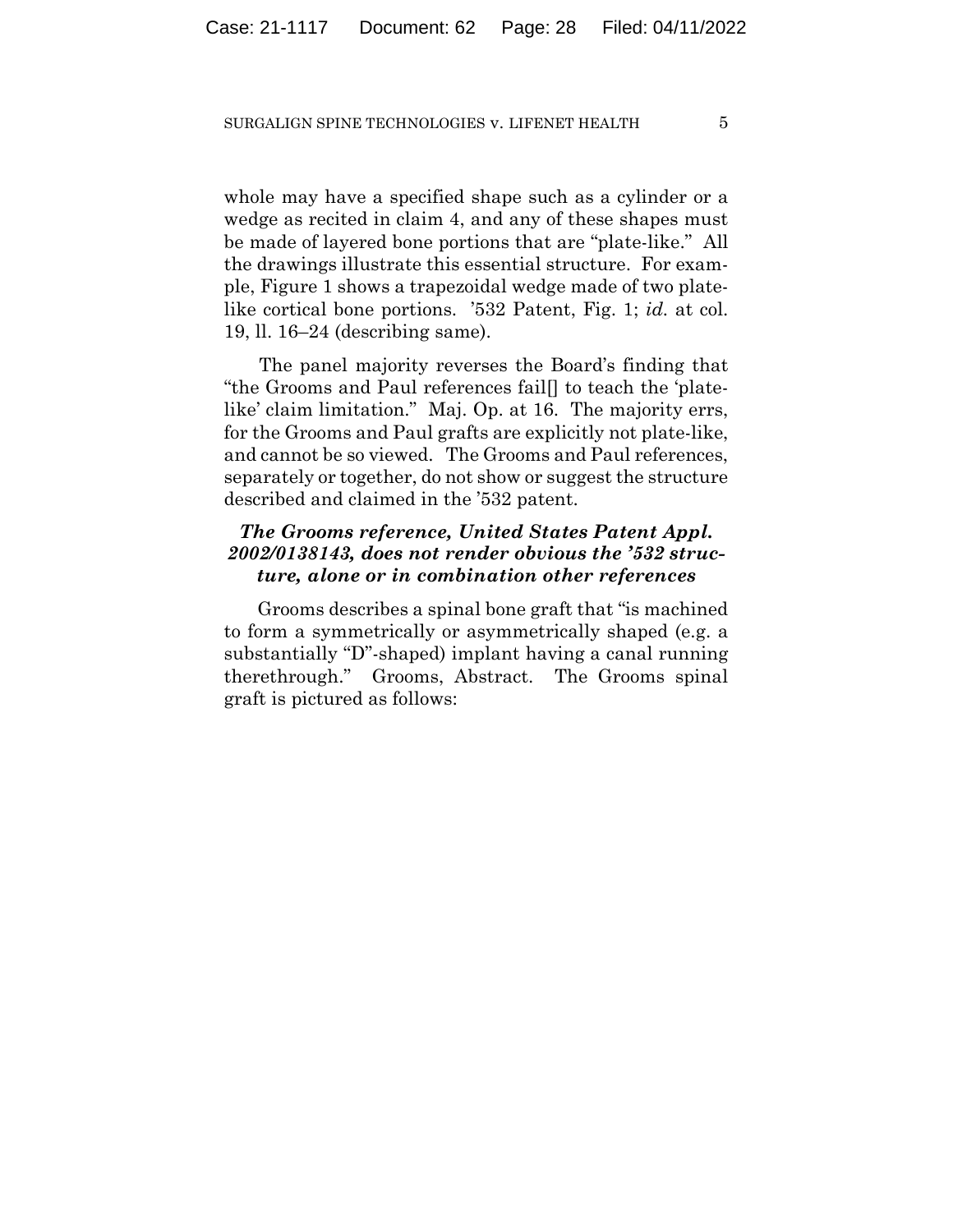

Grooms Reference, Figure 8A.

 The Grooms spinal graft is composed substantially of cortical bone, with "a canal running therethrough" that may be "packed" with "[o]steogenic, osteoinductive, or osteoconductive materials." Grooms, Abstract.

The Board defined the claim term "plate-like" as meaning "generally flat," as the parties agree. The Board found that "plate-like" refers to "overall shape, not merely whether [the bone portion] include<sup>[s]</sup> a region that is generally flat." '532 Decision at 48.

The Board explained that Grooms teaches "cortical bone portions [that] have a generally flat base with legs or curved portions that extend away from the base so that the two cortical portions meet away from the flat base portion." '532 Decision at 47. The Board found that Grooms does not describe or teach a plate-like structure of cortical bone, for the Grooms spinal implant is "D- or bread loaf-shaped." '532 Decision at 48 (citing Grooms, ¶ 9). The Board further found that the bone portions of Grooms do not meet at the generally flat faces of the bone portions of the implant, but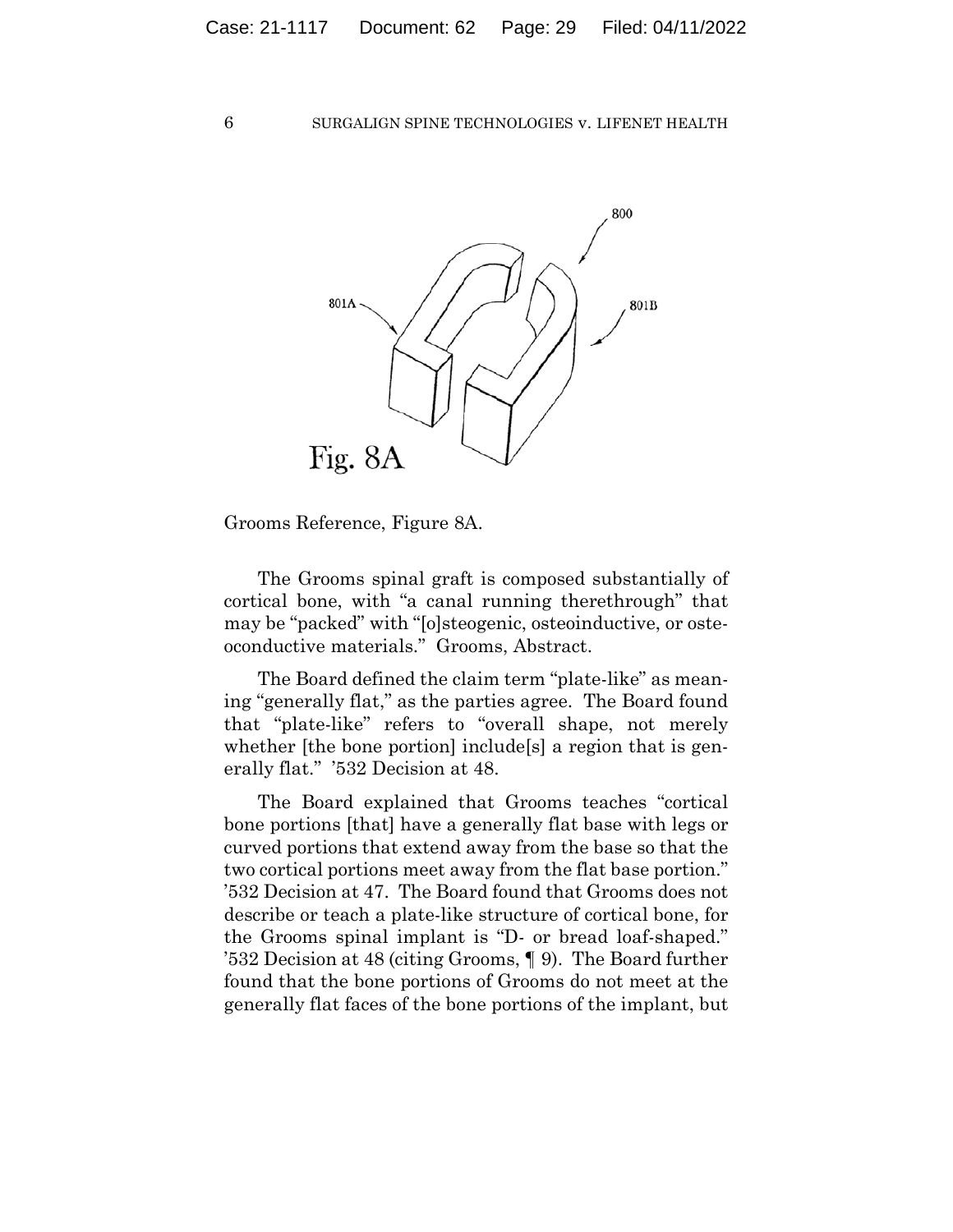at the legs and curved ends of the bone portions. '532 Decision at 48. Error has not been shown in these Board findings.

The Board stated "that in considering whether Grooms' cortical bone portions are 'plate-like,' we consider their overall shape, not merely whether they include a region that is generally flat." '532 Decision at 47–48. It is beyond debate that Grooms' "bread-loaf-shaped" structure in not "generally flat." The Board's analysis was consistent with the testimony of Mr. Michael Sherman, Surgalign's expert, who identified only "the top" of the Grooms bone portion as "generally flat." Sherman Dep. 85:10–86:25, No. IPR2019- 00570, Ex. 2032; Appx4924–Appx4925. The Board considered the "overall shape" of the cortical bone portions of Grooms and Paul and found that they were not "generally flat." '532 Decision at 48.

# *The Paul reference, U.S. Patent No. 6,258,125, does not render obvious the '532 structure, alone or in combination with other references*

Paul describes a "C-shaped" "allogenic intervertebral implant" of cortical bone. '532 Decision at 52. The Paul structure is depicted as follows: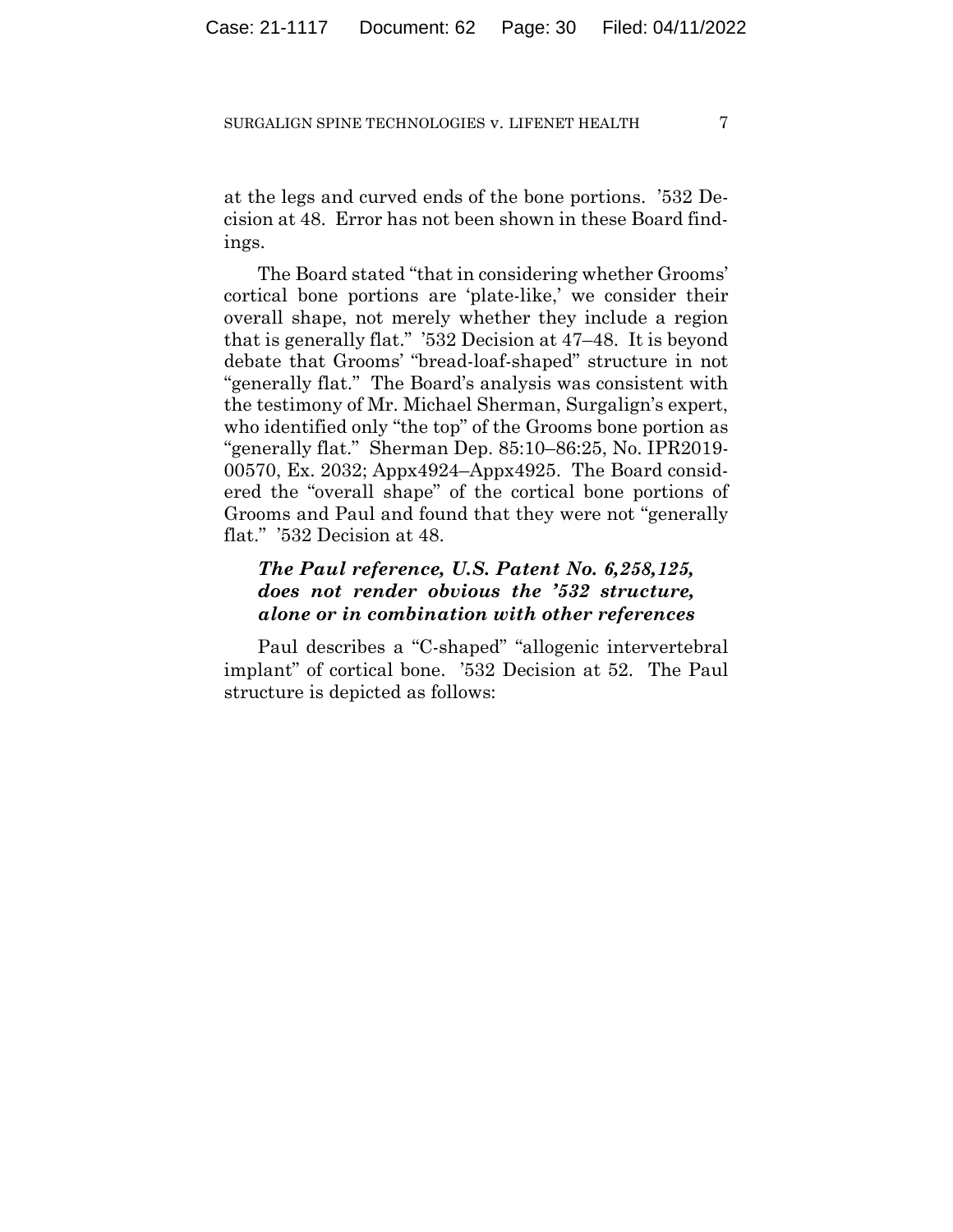

Paul, Figure 9.

Paul's structure consists of two cortical half-shell portions that are "scalloped to have a C-shape" with a deep concave surface; and when placed together they "form 'cylindrical space 72' between them." Paul, col. 5, ll. 13–15; '532 Decision at 52 (quoting *id.*); *see also* '532 Decision at 52 ("[W]e assess the overall shape of Paul's cortical bone portions to determine if they are 'plate-like.'").

The Board recognized that "certain surfaces" of the Paul reference "could be considered generally flat." '532 Decision at 52. However, as Surgalign states: "A single flat surface would not make a bone portion generally flat." Surgalign Br. 40. The Board found that Paul's overall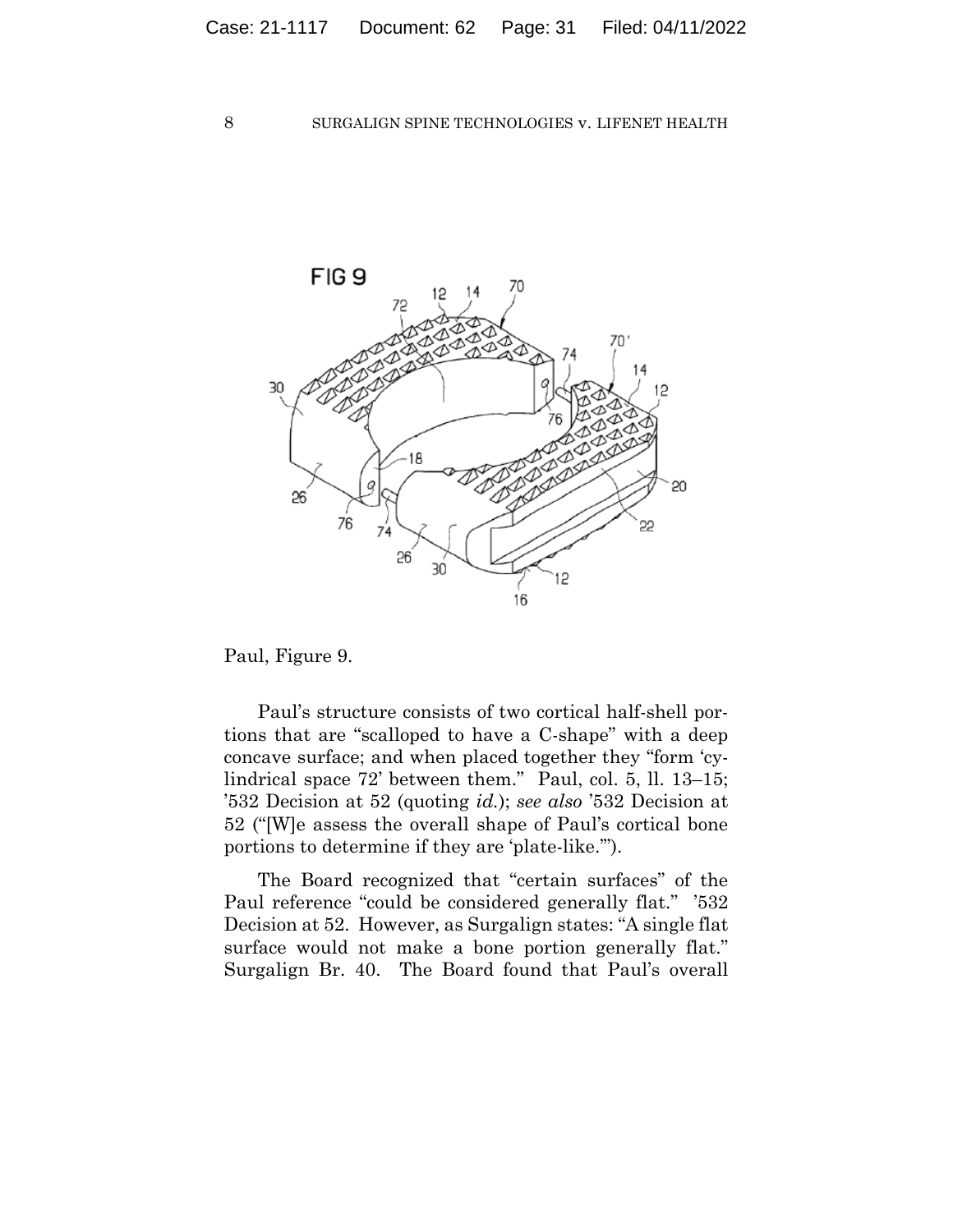structures are not plate-like, as the '532 claims require. '532 Decision at 72–73.

The panel majority errs in ruling that since "plate like" may include some curvature, the Grooms and Paul structures are therefore plate-like. The panel majority agrees that the Board's construction of "plate like" as meaning "generally flat" is correct, and appears to agree that "the proper construction should consider the 'overall shape' of the cortical bone portion." Maj. Op. at 16. However, the majority holds that the curved portions of the Grooms and Paul structures render obvious the '532 structure.

The majority finds that "the '532 patent clearly contemplates cortical bone portions having curvature in the vertical plane," citing claim 4's recitation that the bone graft can be shaped like a "cylinder, a flattened curved block, a tapered cylinder, a trapezoid . . . ." Maj. Op. at 15. The majority appears to misunderstand the '532 invention, for the specification states and the drawings illustrate that the term "plate-like" refers to the layers of cortical and cancellous bone within the bone graft. *E.g.*, '532 patent, col. 6, ll. 6–11 ("the graft unit including a first plate-like cortical bone, a second plate-like cortical bone, a plate-like cancellous bone disposed between the first plate-like cortical bone and the second plate-like cortical bone to form the graft unit  $\dots$ ").

The panel majority states that the Board "did not address the flatness of the bone portions as they extend in the horizontal direction." Maj. Op. at 15. That statement does not accord with the record: The Board treated this aspect at length, for it was the core of Surgalign's invalidity argument. While Surgalign now argues that the Board "disregard[ed] the horizontal plane," that argument cannot be squared with the Board's discussion of the horizontal planes of the various structures and the Board's determination that the bone portions of Grooms and Paul are not generally flat. '532 Decision at 48; 52; Surgalign Br. 37.